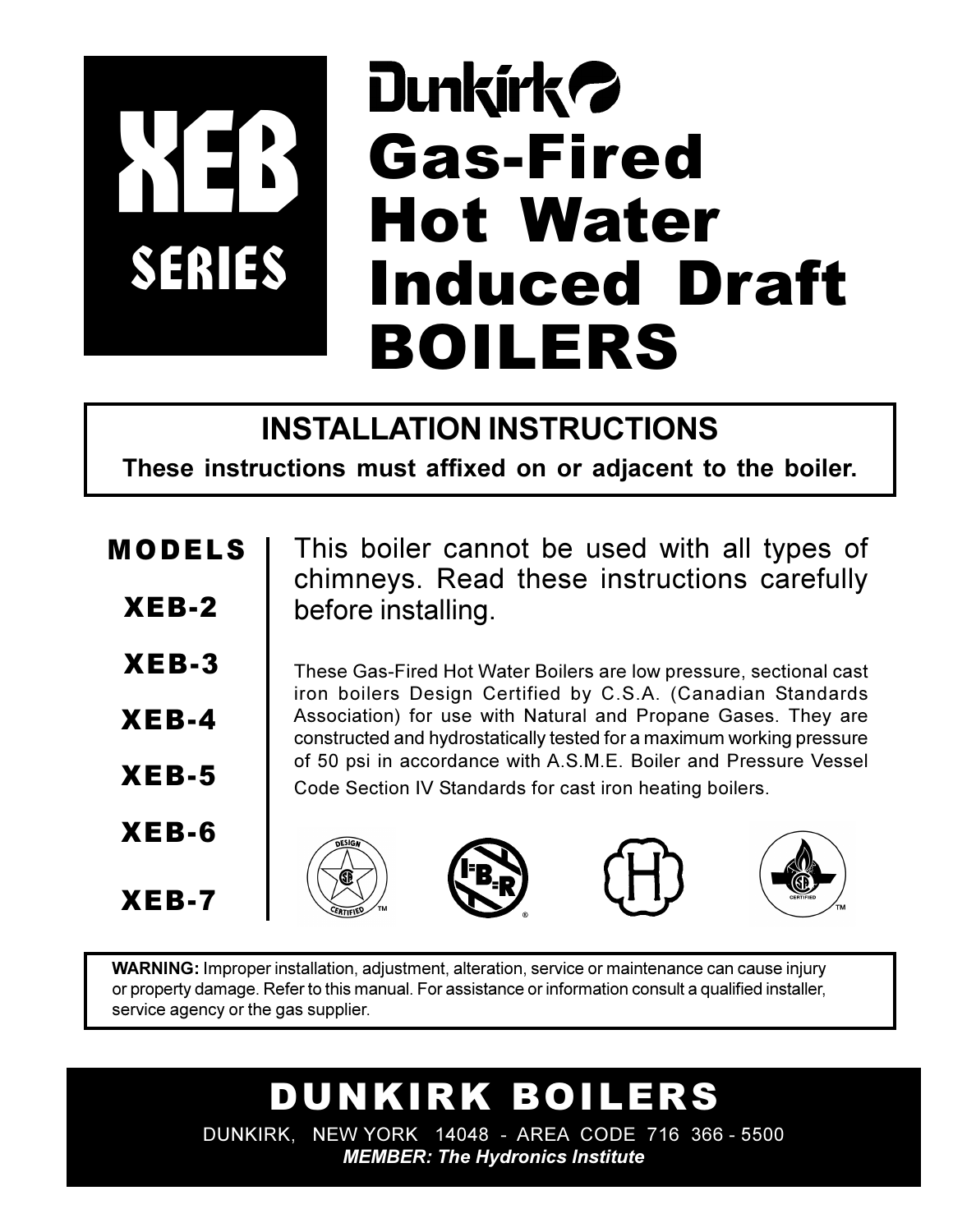## **Boiler Ratings and Capacities**



|         |      | <b>AGA/CGA</b> | Heating  | <b>Net IBR</b> |                 |              | <b>Vent Diameter(INCHES)</b> |
|---------|------|----------------|----------|----------------|-----------------|--------------|------------------------------|
| Model   | No.  | Input          | Capacity | Rating         | Width           | ∣To Chimnev  | <b>Horizontal Vent</b>       |
|         | Sec. | *MBH           | $+MGB$   | *MBH           | A               | (Category I) | (Category III)               |
| $XEB-2$ | 2    | 42.5           | 36       | 31             | 11              |              |                              |
| XEB-3   | 3    | 75             | 63       | 55             | $14\frac{1}{4}$ | 4            |                              |
| XEB-4   | 4    | 112.5          | 94       | 82             | $17\frac{1}{2}$ | 4            |                              |
| XEB-5   | 5    | 150            | 125      | 109            | $20\frac{3}{4}$ | 4            |                              |
| XEB-6   | 6    | 1875           | 155      | 135            | 24              | 4            |                              |
| XEB7    |      | 225            | 186      | 162            | $27\frac{1}{4}$ |              |                              |

\*MBH = 1,000 Btuh = British Thermal Unit Per Hour

Boilers are equipped for altitudes up to 2,000 feet only.

U.S.A. Only - For altitudes above 2,000 feet, ratings should be reduced at the rat of 4% for each 1,000 feet above sea level. Canada Only - Boilers may be used at high altitude by using a certified field conversion, kit, resulting in a 10% derate. + Heating Capacity based on D.O.E. (Department of Energy) test procedure.

#### New York City MEA Number 484-84-E Vol. IV.

The Ratings marked "Net 1=B=R Ratings" indicate the amount of remaining heat input that can be used to heat the radiation or terminal units. The Net 1=B=R Ratings shown are based on an allowance of 1.15 in accordance with the factors shown on the 1=B=R Standard as published by The Hydronics Institute.

Selection of boiler size should be based upon "Net 1=B=R Rating" being equal to or greater than the calculated heat loss of the building.

The manufacturer should be consulted before selecting a boiler for installations having unusual piping and pickup requirements.

These boilers must stand on a noncombustible floor. If installed on a combustible floor, use Combustible Floor Base

These Gas-Fired Hot Water Boilers are low pressure, sectional cast iron boilers Design Certified by CSA (Canadian Standards Association) for use with Natural and Propane Gases. They are constructed and hydrostatically tested for a maximum working pressure of 50psi (pounds per square inch) in accordance with A.S.M.E. (American Society of Mechanical Engineers) Boiler and Pressure Vessel Code Section IV Standards for cast iron heating boilers.

#### **BOILERS FOR USE AT HIGH ALTITUDE**

This boiler is factory equipped for use at altitudes of 0-2,000 feet above sea level. For use at altitudes above 2,000 feet above sea level, the input ratings are reduced by a change in main burner orifice size.

**U.S.A. Only - For altitudes above 2,000 feet above** sea level, input ratings should be reduced at the rate of 4% for each 1,000 feet above sea level. **Consult the National Fuel Gas Code (NFPA54/ANSI)** Z223.1-latest edition), or the manufacturer for correct orifice sizing information. High altitude orifices are available from the boiler manufacturer.

**Canada Only** - For altitudes in the range of 2,000-4,500 feet above sea level, boilers may be field equipped for use at high altitude by using a certified field conversion kit. The change in main burner orifice size results in the boiler's input rating being reduced by 10%. The conversion shall be carried out by a manufacturer's authorized representative, in accordance with the requirements of the manufacturer, provincial or territorial authorities having jurisdiction and in accordance with the requirements of the CSA-B149.1 and CSA-8149.2 Installation Codes. The certified field conversion kit includes a conversion data plate, which must be attached to the boiler adjacent to the rating plate, indicating that the boiler has been converted for high altitude use. The conversion data plate must be filled in with the correct conversion information.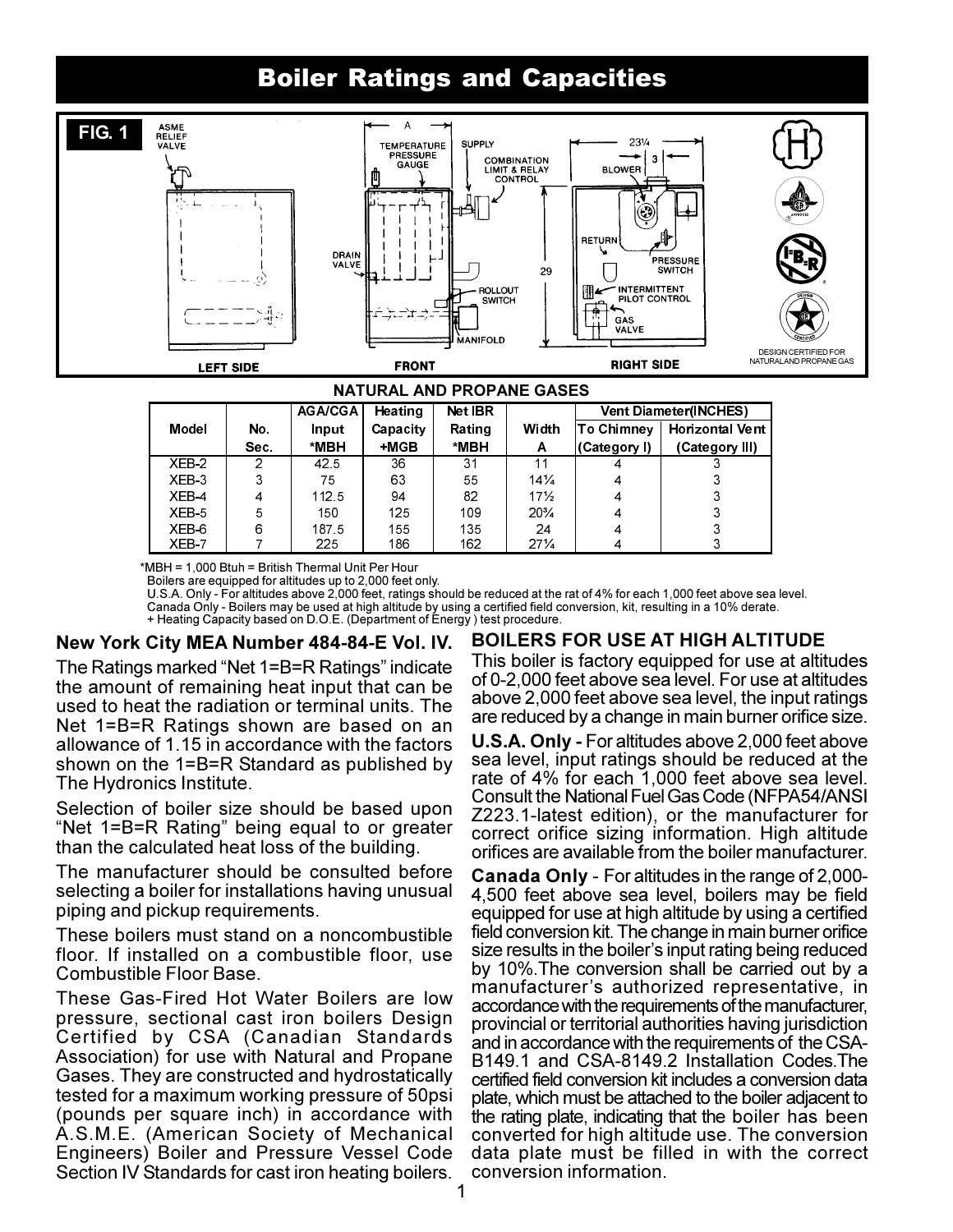## **Before You Start**

Check to be sure you have the right size boiler before starting the installation. See rating and capacity table on previous page. Also be sure the new boiler is for the type of gas you are using. Check the rating plate on the right side of the boiler.

You must see that the boiler is supplied with the correct type of gas, fresh air for combustion, and a suitable electrical supply. Also, the boiler must be connected to a suitable chimney or horizontal venting system and an adequate piping system. Finally, a thermostat, properly located, is needed for control of the heating system. If you have any doubts as to the various requirements, check with local authorities and obtain professional help where needed. Take the time to complete all of the steps for SAFE and PROPER operation of the heating system.

If this boiler is installed in a building under construction, special care must be taken to insure a clean combustion air supply during the construction process. Airborne particulates such as from drywall dust and from fiberglass insulation can clog the burner ports and cause incomplete combustion and sooting. Where required by the authority having jurisdiction, the installation must conform to American Society of Mechanical Engineers Safety Code for Controls and Safety Devices for Automatically Fired Boilers, No. CSD-1\*

The installation must conform to the requirements of the authority having jurisdiction or, in the absence of such requirements, to the National Fuel Gas Code, ANSI Z223.1-latest revision.

In Canada, the boiler shall be installed according to CSA-B149.1 and .2, Installation Code for Gas Burning Appliances and Equipment.

Installers - Follow local regulations with respect to installation of CO detectors. Follow maintenance recommendations in this instruction manual.

Techniciens - Veuillez vous conformer á la réglementation en vigueur concernant l installation des détecteurs d'oxyde de carbone. Suivre les consignes d'entretien figurant dans le manuel d'instruction cijoint.

#### KEEP BOILER AREA CLEAN AND FREE FROM COMBUSTIBLE MATERIALS, GASOLINE AND OTHER FLAMMABLE VAPORS AND LIQUIDS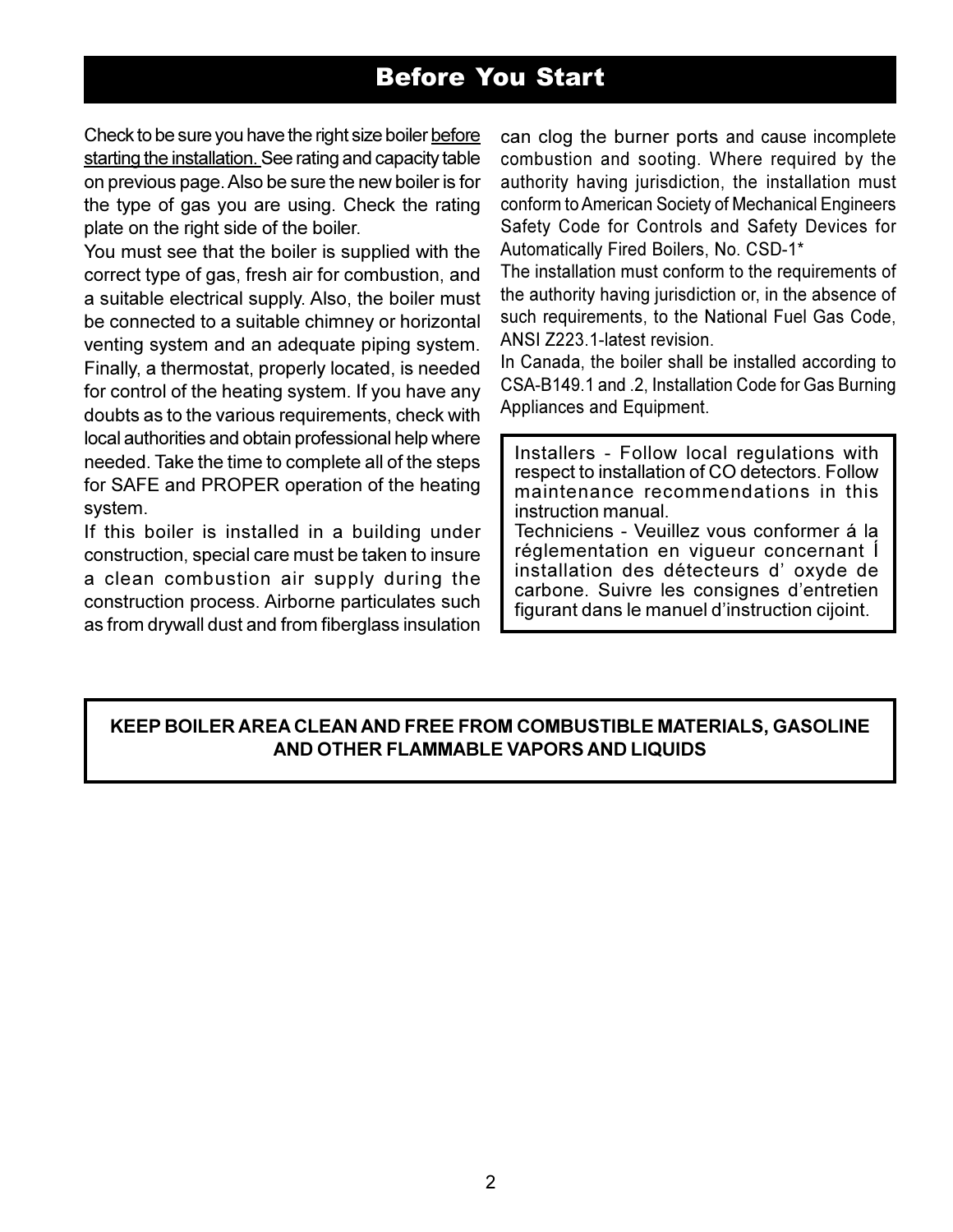## **Locating the Boiler**

If your boiler is part of a planned heating system, locate it where shown on your plan. If boiler is to be part of an existing system, it is usually best to put it where the old one was. If you plan to change location, you will need additional materials as well as an adequate base. The following rules apply:

- 1. The boiler must be level. Metal shims may be used under base legs for final leveling.
- 2. Use a raised base if floor can become wet or damp.
- 3. The vent pipe connection should be as short as possible.
- 4. Additional clearances for service may exceed clearances for fire protection. Always comply with the minimum fire protection clearances shown on the boiler. An 18 inch clearance should be maintained on any side where passage is required to access another side for cleaning, servicing, inspection or replacement of any part that may need attention. An 18 inch clearance is recommended on the control side for servicing.

Figure 2 shows minimum clearances to combustible construction. Rooms that are large in comparison with the size of the boiler are defined as rooms having a volume equal to or greater than 16 times the volume of the boiler. Where the actual ceiling height of a room is greater that 8', the volume of a room shall be figured on the basis of a ceiling height of 8'. Determination of room size should be based on the total volume of all gas fired equipment installed in theroom. Consult section 6.3.1 of the National Fuel Gas Code for further information, including approved methodes for reducing clearances in large room.

- 5. Equipment shall be installed in a location in which the facilities for ventilation permit satisfactory combustion of gas, proper venting, and maintenance of ambient temperature at safe limits under normal conditions of use. Equipment shall be located so as not to interfere with proper circulation of air. When normal infiltration does not provide the necessary air, outside air shell be introduced (See Page 4 -"Fresh Air for Combustion").
- 6. Advise owner to keep air passages free of obstructions. Ventilating and combustion air must enter boiler room without restrictions
- 7. The floor supporting the boiler must be noncombustible. If it is combustible, place the

boiler on Combustible Floor Base No 14614031 for 2-5 section boilers, or No. 14614032 for 6-7 section boilers. We use a 2" cloudlet pad as a combustible floor base. These are available from your localsupplier. Use 24" x 30" pad for 2-5 section boilers, and a minimum 30" x 30" pad for 6-7 sections boilers. The boiler must be centered on the combustible floor base.

8. The boiler shall be installed such that the automatic gas ignition system components are protected from water (dripping, spraying, rain, etc.) during appliance operation and service(circulator replacement, control replacement, etc..)

|                            | Alcove, or<br><b>Room Not Large</b><br>In Comparison<br><b>With Boiler</b> | <b>Room Large</b><br>In Comparison<br><b>With Boiler</b> |
|----------------------------|----------------------------------------------------------------------------|----------------------------------------------------------|
| Гор                        | 6"                                                                         | 6"                                                       |
| Rear                       | 6"                                                                         | 6"                                                       |
| <b>Control Side</b>        | 8"                                                                         | יא                                                       |
| <b>Opposite Side</b>       | 6"                                                                         | 6"                                                       |
| Front                      | 18"                                                                        | 18"                                                      |
| <b>Flue/Vent Connector</b> | 6"                                                                         | 6"                                                       |
| <b>Near Boiler Piping</b>  | 411                                                                        | 4 !!                                                     |

#### FIG. 2 - MINIMUM CLEARANCE DIMENSIONS

| <b>Boiler</b><br><b>Size</b> | <b>Boiler</b><br><b>Volume</b><br>(Cu. Ft.) | <b>Minimum Room</b><br><b>Volume Required</b><br><b>To Be Large</b><br>Room (Cu. Ft)* |
|------------------------------|---------------------------------------------|---------------------------------------------------------------------------------------|
| 2 sect.                      | 4.3                                         | 68.7                                                                                  |
| 3 sect.                      | 5.6                                         | 89                                                                                    |
| 4 sect.                      | 6.8                                         | 109.3                                                                                 |
| 5 sect.                      | 8.1                                         | 129.5                                                                                 |
| 6 sect.                      | 9.4                                         | 149.8                                                                                 |
| 7 sect.                      | 10.6                                        | 170.1                                                                                 |

THIS UNIT MUST BE SET ON A CONCRETE OR OTHER NONCOMBUSTIBLE MATERIAL BASE OR FLOOR. IT MUST NOT BE INSTALLED ON CARPETING.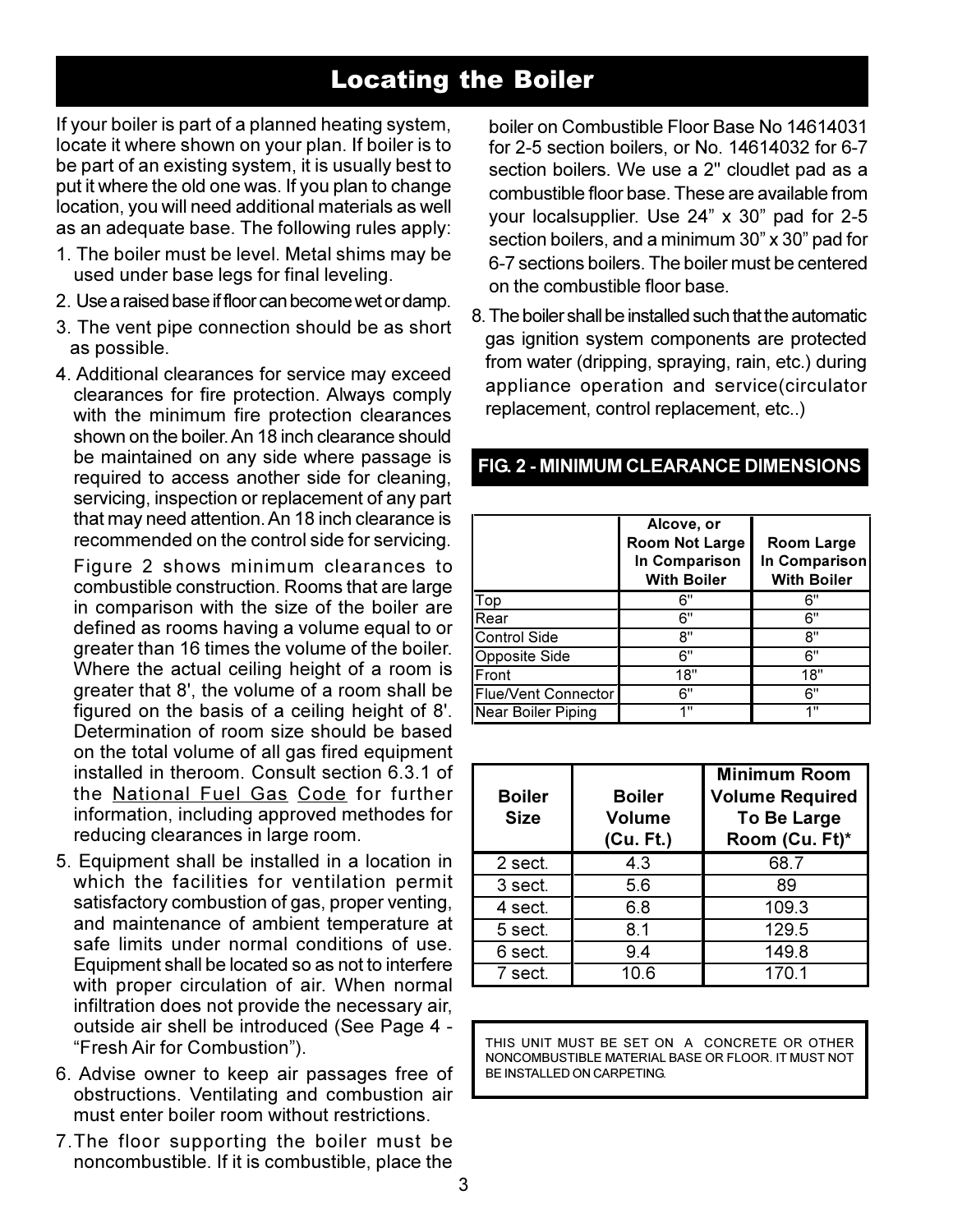Provision for combustion and ventilation air must be in accordance with Section 5.3, Air for Combustion and Ventilation, of the National fuel Gas Code, ANSI Z223.1-latest revision, or applicable provisions of the local building codes.

#### **WARNING**

Be sure provide enough fresh air for combustion. Enough air insures proper combustion and assures that hazard will develop due to the lack oxygen.

You must provide for enough fresh air to assure proper combustion. The fire in the boiler uses oxygen. It must have a continuous supply. The air in a house contains only enough oxygen to supply the burner for a short time. Outside air must enter the house to replace that used by the burner. Study following examples 1 and 2 to determine your fresh air requirements.

#### **EXAMPLE 1: Boiler Located in Unconfined Space**

An unconfined space is defined as a space whose volume is not less than 50 cubic feet per 1,000 Btu per hour of the total input rating of all appliances installed in that space.

If your boiler is in an open area (unpartitioned basement) in a conventional house, the air that leaks through the cracks around doors and windows will usually be adequate to provide air for combustion. The doors should not fit tightly. Do not caulk the cracks around the windows. Equipment located in buildings of unusually tight construction shall be provided with air for combustion, ventilation, and dilution of flue gases using the methods described in example 2B or shall be specially engineered. The authority having jurisdiction must approve specially engineered installations.

#### **EXAMPLE 2: Boiler Located in Confined Space**

A. All Air from Inside the Building: The confined space shall be provided with two permanent openings communicating directly with an additional room(s) of sufficient volume so that the combined volume of all spaces meets the criteria for an unconfined space. The total input of all gas utilization equipment installed in the

#### **NOTE**

If you use a fireplace or a kitchen or bathroom exhaust fan. vou should install an outside air intake. These devices will rob the boiler and water heater of combustion air.

combined space shall be considered in making this determination. Each opening shall have a minimumfree area of one square inch per 1,000 Btu per hour of the total input rating of all gas utilization equipment in the confined space, but not less that 100 square inches. One opening shall be within 12 inches of the top and one within 12 inches of the bottom of the enclosure. The minimum dimension of air openings shall not be less than 3 inches.

**B. All Air from Outdoors:** The confined space shall communicate with the outdoors in accordance with methods 1 or 2. The minimum dimension of air openings shall not be less than 3 in. Where ducts are used, they shall be of the same crosssectional area as the free area of the openings to which they connect.

- 1. Two permanent openings, one commencing within 12 inches of the top, and one commencing within 12 inches of the bottom, of the enclosure shall be provided. The openings shall communicate directly, or by the ducts, with the outdoors or spaces (crawl or attic) that freely communicate with the outdoors
	- a) Where directly communicating with the outdoors or where communicating to the outdoors through vertical ducts, each opening shall have a minimum free area of 1 sq. in, per 4000 Btu per hour of total input rating of all equipment in the enclosure. (See Figure 3A.)
- b) Where communicating with the outdoors throughhorizontal ducts, each opening shall have a minimum free area of 1 area of sq. in. per 2000 Btu per hour of total rating of all equipment in the enclosure. (See Fig.3B.)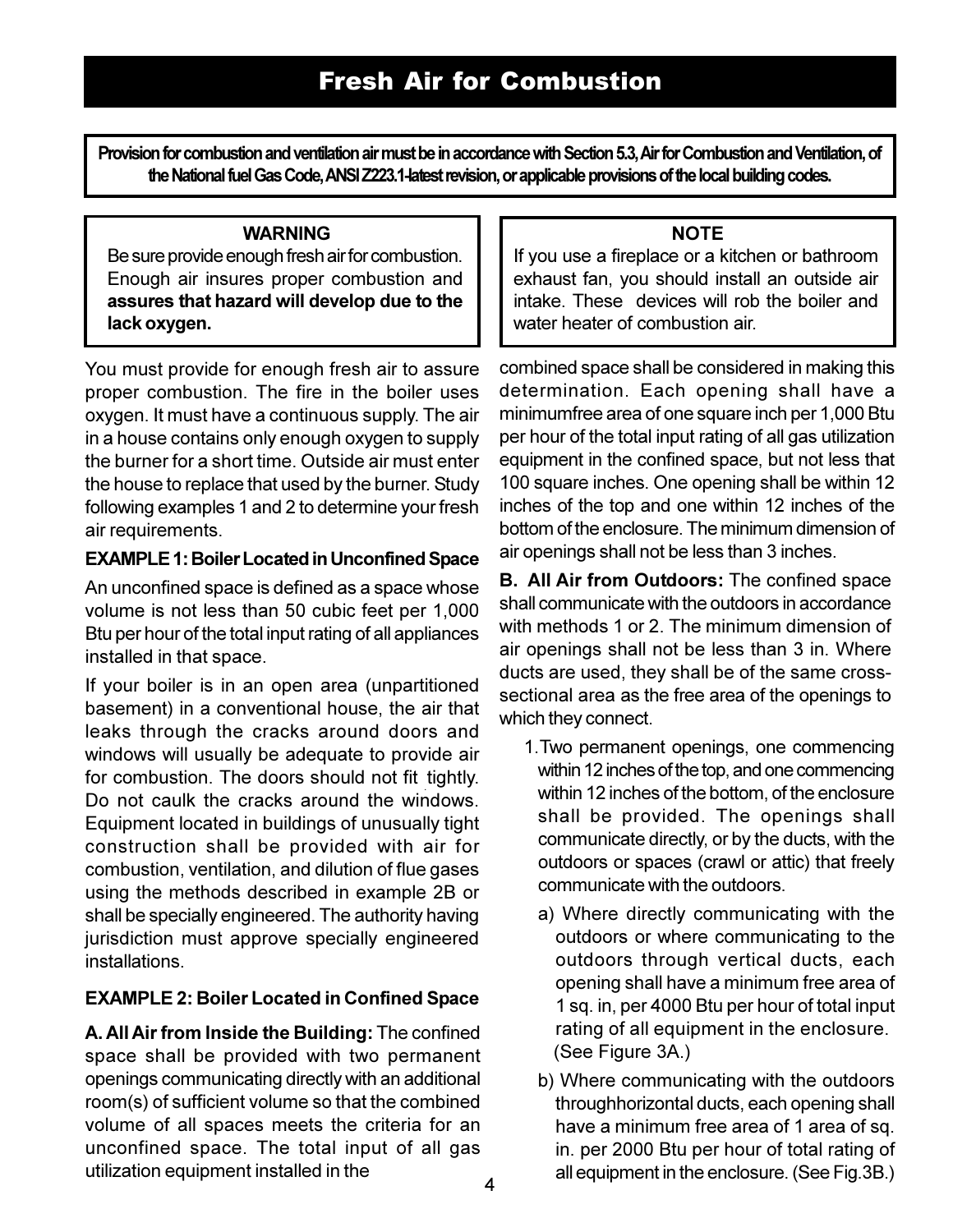- 2. One permanent opening commencing with 12 inches of the top of the enclosure, shall be permitted where the equipment has clearance of at least 1 inch from the sides and back and 6 inches form the front of the appliance. The opening shell directly communicate with the outdoors or shall communicate through a vertical or horizontal duct to the outdoors or spaces (crawl or attic) that freely communicate with the out doors, and shall have a minimum free area of:
	- a) 1 sq. inch per 3000 Btu per hour of the total input of all equipment located in the enclosure (See Fig. 4), and the front of the appliance
	- b) Not less than the sum of the areas of all vent connectors in the confined space.

#### FIG. 3A - FRESH AIR DUCT CAPACITIES (Btuh)

1 Square Inch per 4,000 Btuh

|                  | 100% Free        | <b>75% Free</b> | <b>25% Free</b> |
|------------------|------------------|-----------------|-----------------|
|                  | Area             | Area            | Area            |
| <b>Fresh Air</b> | <b>1/4" Wire</b> | Metal           | Wood            |
| <b>Duct Size</b> | Mesh             | Louvers         | Louvers         |
| 3" x 12"         | 144,000          | 108,000         | 36,000          |
| $8" \times 8"$   | 256,000          | 192,000         | 64,000          |
| 8" x 12"         | 384,000          | 288,000         | 96,000          |
| $81/2"$ x 16"    | 512,000          | 384,000         | 128,000         |

### FIG. 3B - FRESH AIR DUCT CAPACITIES (Btuh)

| 100% Free   75% Free |           |         | 25% Free |  |
|----------------------|-----------|---------|----------|--|
|                      | Area      | Area    | Area     |  |
| <b>Fresh Air</b>     | 1/4" Wire | Metal   | Wood     |  |
| <b>Duct Size</b>     | Mesh      | Louvers | Louvers  |  |
| 3" x 12"             | 72,000    | 54,000  | 18,000   |  |
| 8" x 8"              | 128,000   | 96,000  | 32,000   |  |
| 8" x 12"             | 192,000   | 144,000 | 48,000   |  |
| 81/2" x 16"          | 256,000   | 192,000 | 64,000   |  |

#### 1 Square Inch per 2 000 Btuh

#### FIG. 4 - FRESH AIR DUCT CAPACITIES (Btuh)

1 Square Inch per 3,000 Btuh

|                  | 100% Free | <b>75% Free</b> | <b>25% Free</b> |
|------------------|-----------|-----------------|-----------------|
|                  | Area      | Area            | Area            |
| <b>Fresh Air</b> | 1/4" Wire | Metal           | Wood            |
| <b>Duct Size</b> | Mesh      | Louvers         | Louvers         |
| 3" x 12"         | 108,000   | 81,000          | 27,000          |
| 8" x 8"          | 192,000   | 144,000         | 48,000          |
| 8" x 12"         | 288,000   | 216,000         | 72,000          |
| 81/2" x 16"      | 384,000   | 288,000         | 96,000          |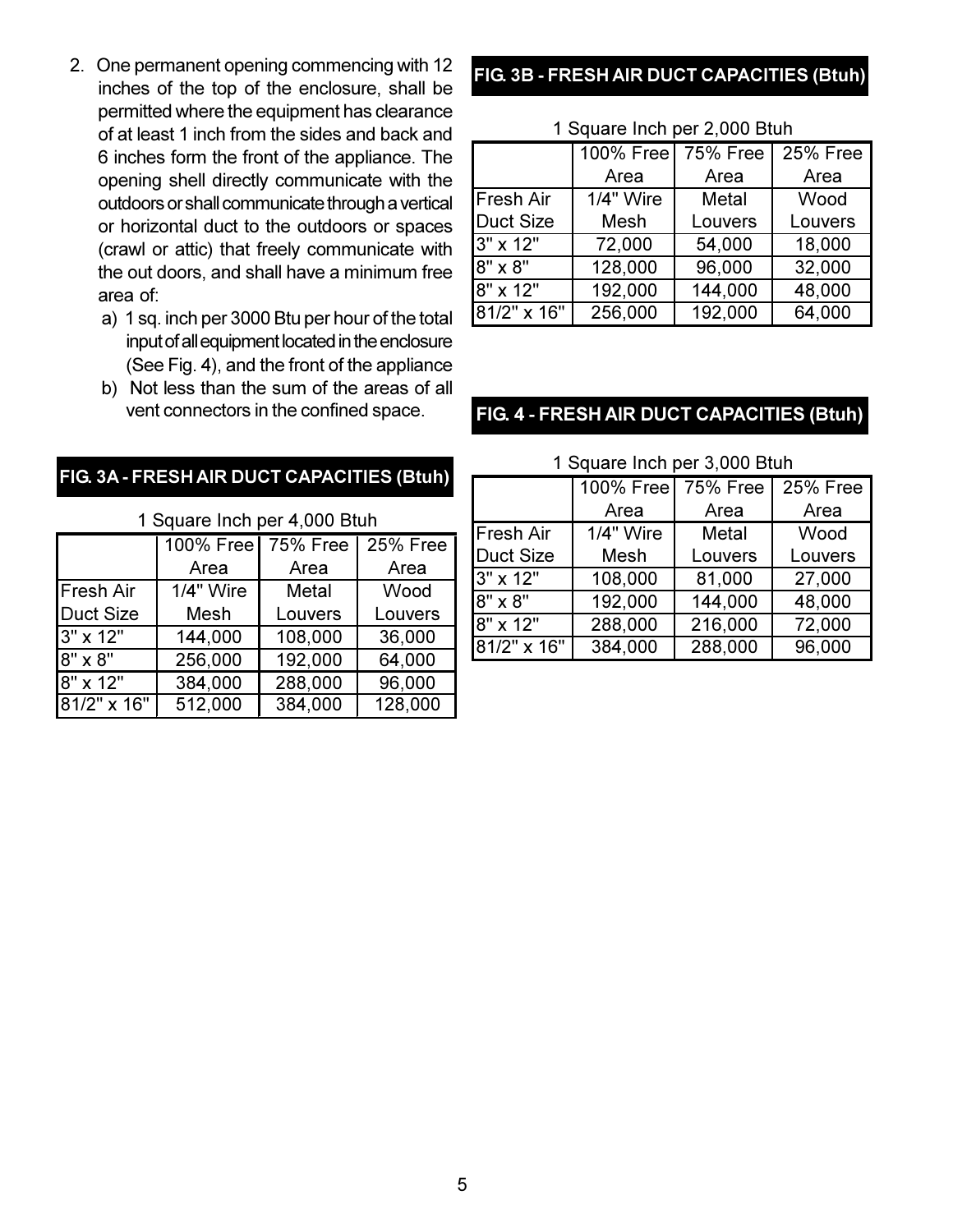## **Installation-System Piping**

- 1. Place boiler in the selected location (as near chimney as possible). Your boiler is shipped assembled. You need only to install the circulator, ball valves the relief valve with a drain line to carry any water to a drain, and the drain valve.
- 2. Install Relief Valve on 3/4"pipe nipple in tapped opening in the left end section. Connect a drain line of the same pipe size (3/4" to carry any water away to a drain. No shutoff of any description shall be placed between the safety relief valve and the boiler, or on discharge pipes between such safety valves and the atmosphere. Installation of the safety relief valve shall conform to the requirements of the ANSI/ ASME Boiler and Pressure Vessel Code, Section IV.
- 3. Install Drain Valve on lower left side of boiler as marked.
- 4. Connect Supply and Return Lines to boiler. The connections may require certain additional fittings and parts, as shown on diagram (Figs. 5 and 6).

If you are installing an entire new heating system. first install all of your radiation units (panels, radiators or cabinets) and the Supply and Return Mains - then make the connections at the boiler.

In connecting the cold water supply to the water valve, make sure that a clean water supply is available. When the water supply is from a well or pump, a sand strainer should be installed at the pump.

A hot water boiler installed above radiation level must be equipped with a low water cutoff device. A periodic inspection is necessary, as is flushing of float type devices, per manufacturers specific instructions

When boiler is used in connection with refrigeration systems it shall be installed so that the chilled medium is piped in parallel with the heating boiler with appropriate valves to prevent the chilled medium from entering the heating boiler (Fig. 7).

When this boiler is connected to heating coils located in air handling units where they may be exposed to refrigerated air circulation, the piping system shall be equipped with flow control valves or other automatic means to prevent gravity circulation of the boiler water during the cooling cycle.

#### LOW DESIGN WATER TEMPERATURE **SYSTEMS (BELOW 140° F)**

If the boiler is to be used in a heating system where design water temperatures below 140° F are desired (e.g. radiant floor heating), a 3way or 4-way mixing valve or suitable alternative is required to prevent low temperature return water from entering the boiler. Follow the mixing valve manufacturers installation instructions. The minimum design return water temperature to the boiler to prevent condensation in the boiler and venting is 120° F The minimum high limit setting is 140° F.



#### FIG. 5 - FORCED HOT WATER TYPICAL PIPING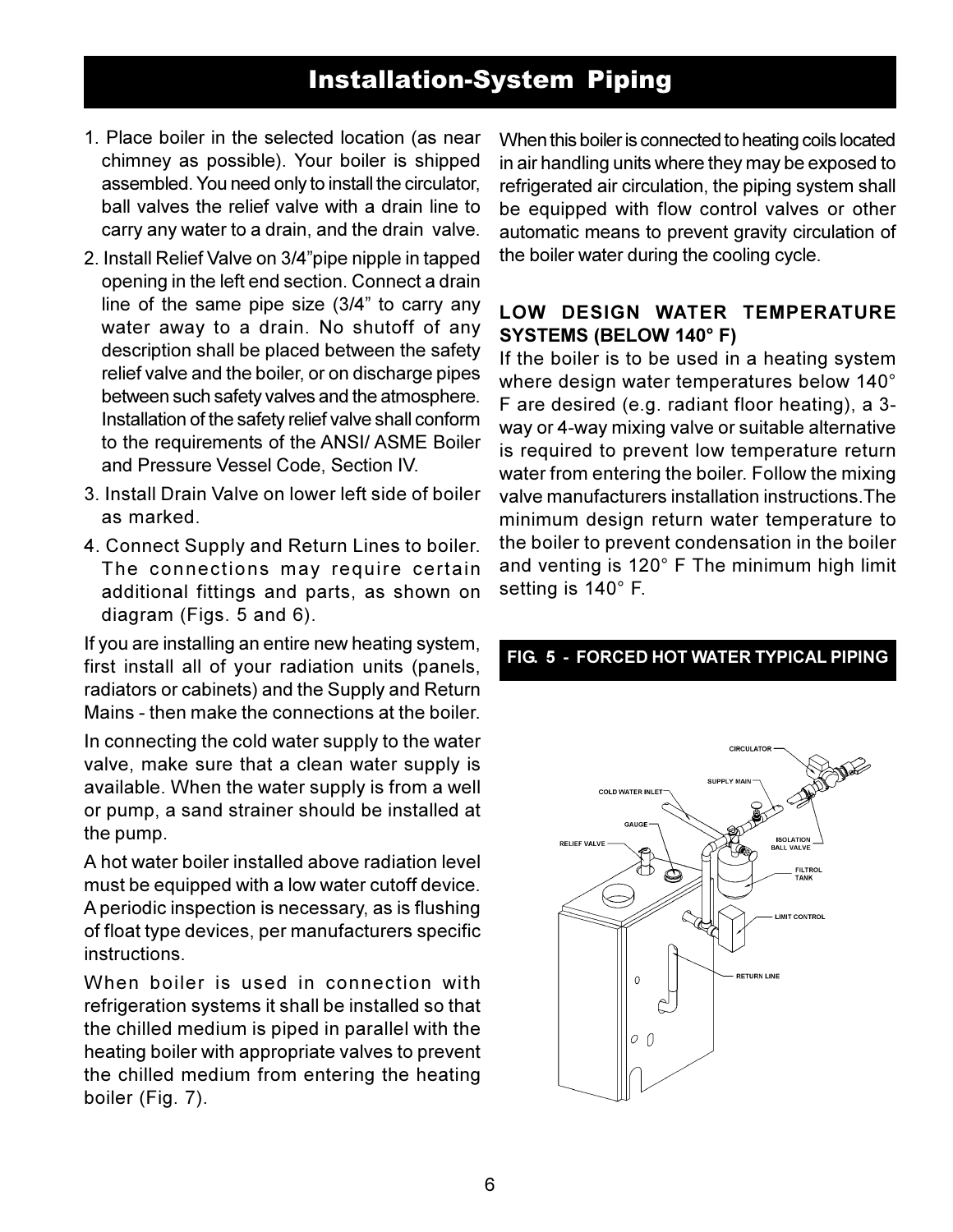#### FIG. 6 - FORCED HOT WATER TYPICAL PIPING WITH ZONE CONTROL VALVE

#### FIG. 7 - PIPING ARRANGEMENTS FOR BOILER WHEN USED IN CONNECTION **WITH REFRIGERATION SYSTEM**



VALVES A & B - OPEN FOR HEATING; CLOSED FOR COOLING VALVES C & D - CLOSED FOR HEATING; OPEN FOR COOLING

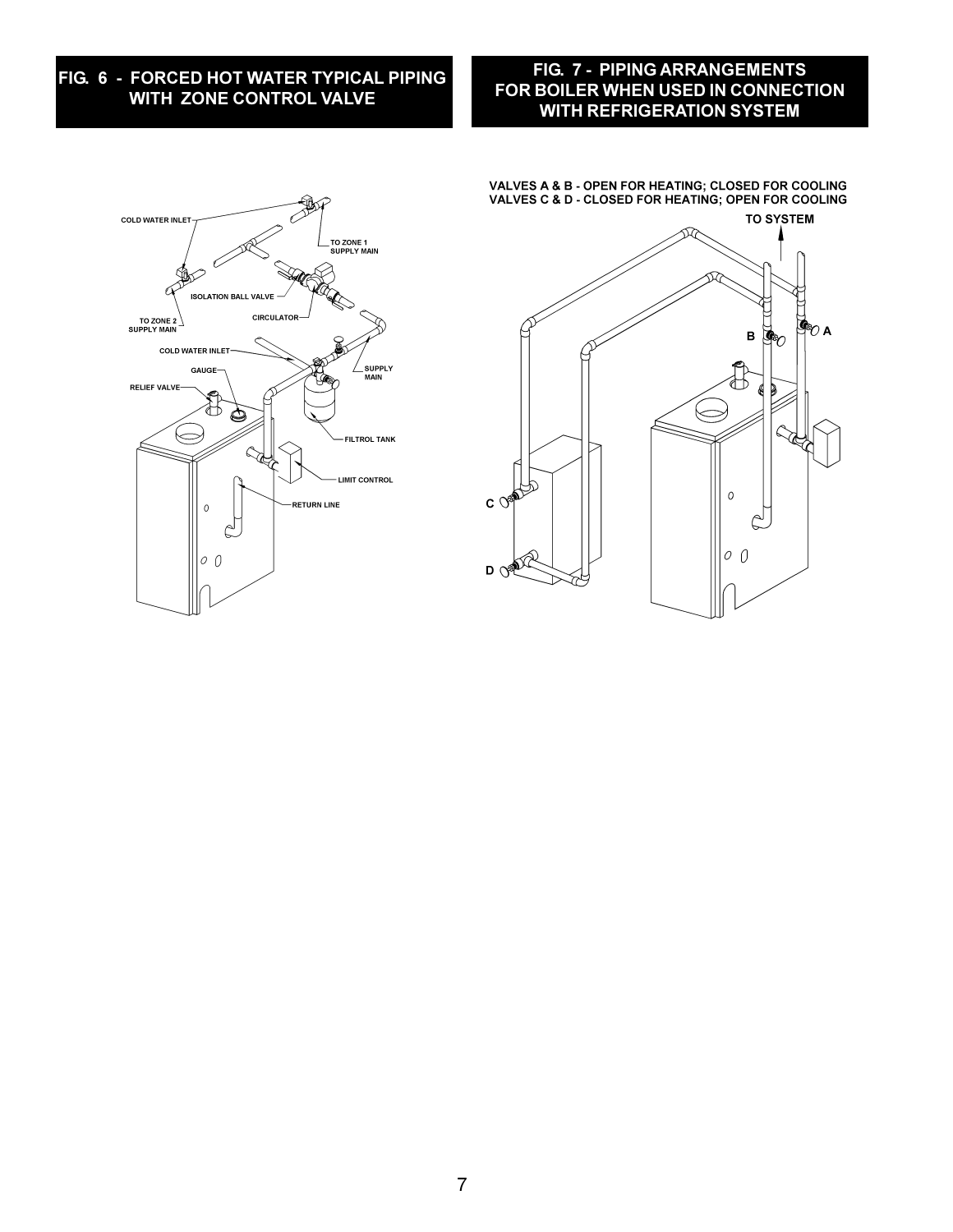For boilers for connection to gas vents or chimneys, vent installations shell be in accordance with Part 7, Venting of Equipment, of the National Fuel Gas Code, ANSI Z223.1-latest issue and applicable provisions of the local building codes.

#### **CHECK YOUR CHIMNEY**

This is a very important part of your heating system. It must be clean, the right size, properly constructed and in GOOD CONDITION. No boiler can function properly with a bad chimney.

- 1. Use local codes for installation or National Fuel Gas Code Z223.1-latest issue. In Canada. follow CSA 13149.1 or .2 Installation Codes. It is very important to properly size the venting system for induced draft appliances. Consult the Vent Sizing Tables, in the National Fuel Gas Code ANSI Z223.1-latest revision for correct sizing information In Canada, consult the Vent Sizing Tables, Amendment #1 to CSA-13149 1 and 2 Installation Codes
- 2. The boiler's induced draft blower has a 3" outlet. A 3" X 4" increaser fitting is included in the parts bag. Locate the increaser fitting on the outlet of the induced draft blower, and secure gastight with a bead of the furnished silicone sealant. The increaser fitting is required on this boiler for Category I venting, and 4" is the minimum permissible vent diameter. This does not imply that the vent connector is intended to be 4" diameter pipe. The vent connector shall be sized according to the appropriate venting tables in the National Fuel Gas Code or the Canadian Installation Codes, and may be required to be larger than 4" diameter.

#### The boiler installation for chimney venting is not complete unless the 3" x 4" increaser fitting is located and secured.

- 3. These are high efficiency boilers with a low stack or exhaust temperature.
- 4. If venting into a masonry chimney without a liner, line the chimney from top to bottom with either:
	- a. listed Type B vent pipe
	- b. listed flexible vent liner
	- c. poured ceramic liner.

5. Outside chimneys should not be used unless they are either:

a. enclosed in a chase, or

b. lined with Type B vent pipe, or listed flexible vent liner, or other certified chimney lining system.

- The vent connector from the boiler to the 6. chimney should run as directly as possible with as few elbows as possible.
- 7. Where possible, it is recommended to common vent the water heater and boiler. Consult the appropriate Vent Sizing Tables in either the National Fuel Gas Code, or the Canadian Installation Codes for specific requirements of multiple appliance venting.
- 8. If the boiler is the only appliance connected to the vent. Type B vent pipe is recommended for the vent connector.
- 9. Slope pipe up from boiler to chimney not less than 1/4" per foot.
- 10. End of vent pipe must be flush with the inside face of the chimney flue. Use a sealed-in thimble for the chimney connection.
- 11. The sections of vent pipe should be fastened with sheet metal screws to make the piping rigid. Use stovepipe wires to support the pipe from above.
- 12. Do not connect to fireplace flue.
- 13. Do not install a damper on this boiler.

#### **MINIMUM VENT PIPE CLEARANCE**

If the vent pipe must go through a crawl space, Type B vent pipe should be used. Where vent pipe passes through a combustible wall or partition, use a ventilated metal thimble. The thimble should be 4 inches larger in diameter than the vent pipe.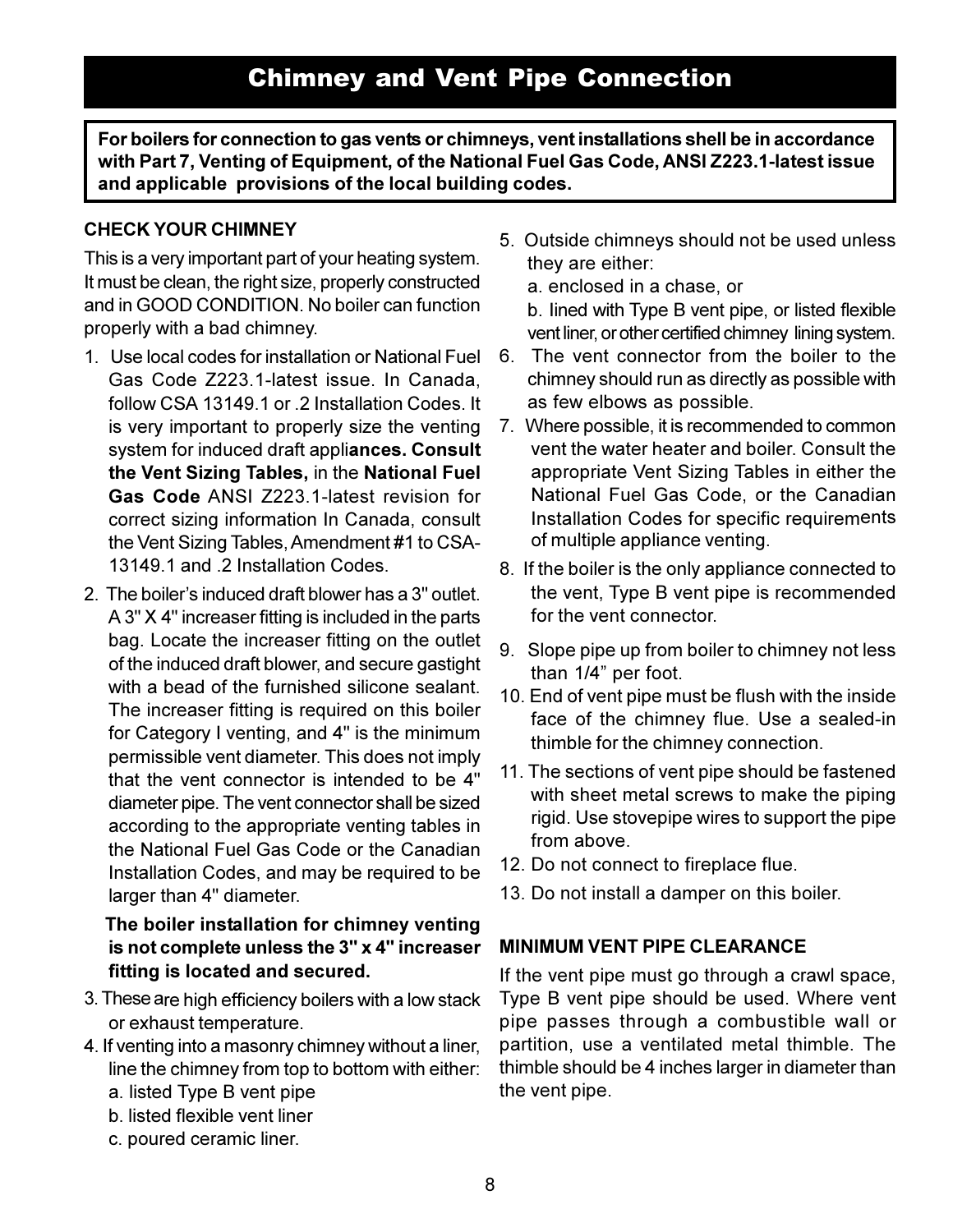If boiler is installed with single wall vent, it must have a 6" clearance between its surface and any combustible material. A new Type B gas vent orflexible liner must be installed in accordance with the instructions furnished with the vent. Maintain clearances as specified for the vent pipe.

Check the vent pipe to see if it is firestopped where it goes through the floor or ceiling. It should have an approved vent cap with clearances from the roof as shown in Fig. 8. If clearances are less than shown in Fig. 8, have the vent checked by local authorities.

For boilers for connection to gas vents or chimneys, vent installations shall be in accordance with Part 7, Venting Equipment, of the national Fuel Gas Code, ANSI Z223.1latest issue and applicable provisions of the local building codes. In Canada, follow CSA 13149.1 or .2 Installation Codes.

Vent connectors serving appliances vented by natural draft shall not be connected into any portion of mechanical draft systems operating under positive pressure.

#### FIG. 8 - TYPE B GAS VENT

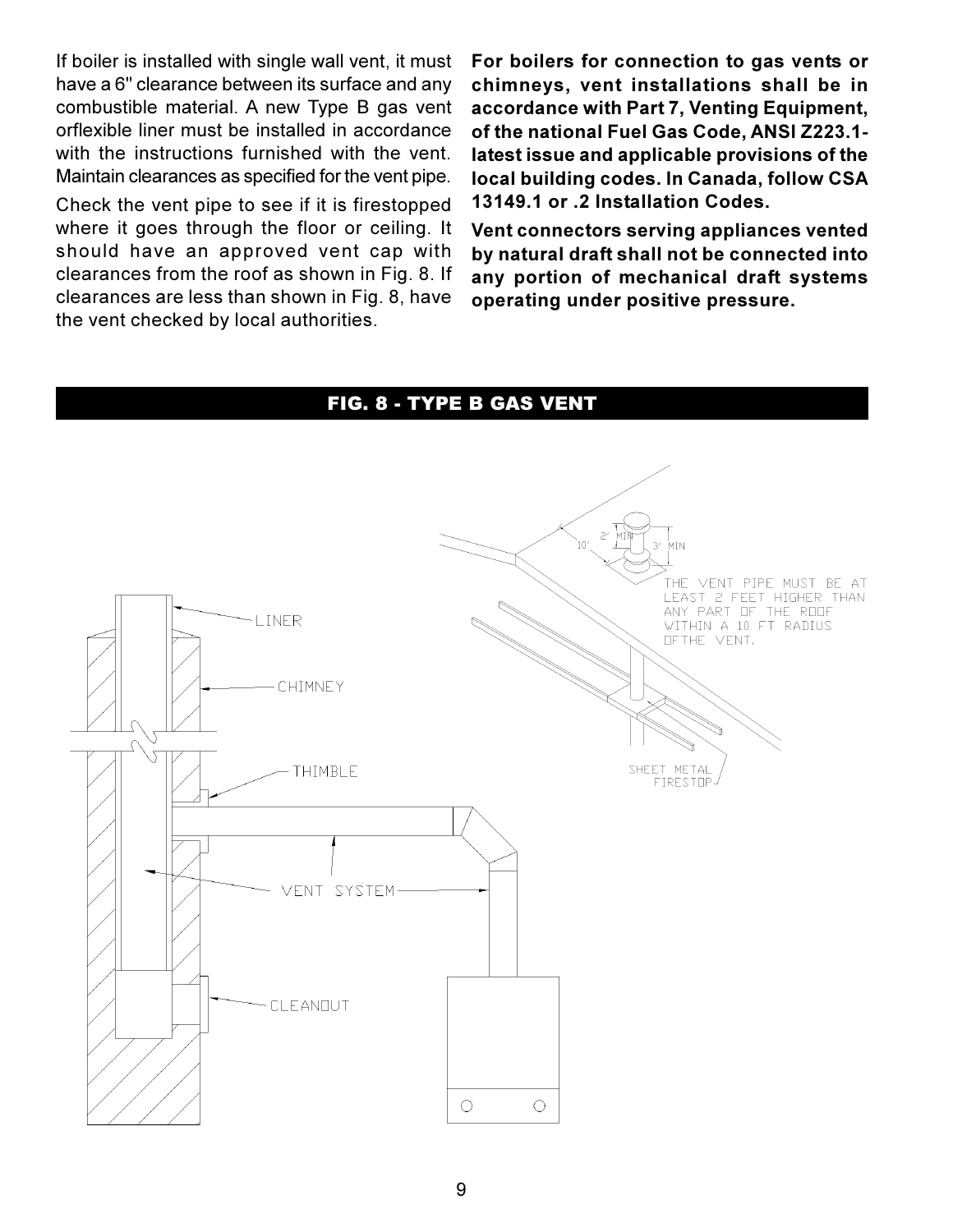#### **REMOVING EXISTING BOILER FROM COMMON VENTING SYSTEM**

When an existing boiler is removed from a common venting system, the common venting system is likely to be too large for proper venting of the appliances remaining connected to it.

At the time of removal of an existing boiler, the following steps shall be followed with each appliance remaining connected to the common venting system placed in operation, while the other appliance remaining connected to the common venting system are not in operation.

- 1. Seal any unused openings in the common venting system.
- 2. Visually inspect the venting system for proper size and horizontal pitch and determine there is no blockage or restriction, leakage, corrosion and other deficiencies which could cause an unsafe condition.
- 3. Insofar as is practical, close all building doors and windows and all doors between the space in which the appliances remaining connected to the common venting system are located and other spaces of the building. Turn on clothes dryers and any appliance not connected to the common venting system. Turn on any exhaust fans, such as range hoods and bathroom exhausts, so they will operate at maximum speed. Do not operate a summer exhaust fan, Close fireplace dampers.
- 4. Place in operation the appliance being inspected. Follow the lighting instructions. Adjust thermostat so appliance will operate continuously.
- 5. Test for spillage at the hood relief opening after 5 minutes of main burner operation. Use the flame of a match or candle, or smoke from a cigarette, cigar or pipe.
- 6. After it has been determined that each appliance remaining connected to the common venting system properly vents when tested as outlined above, return doors, windows, exhaust fans, fireplace dampers and any other gas-burning appliance to their previous conditions of use.
- 7. Any improper operation of the common venting system should be corrected so the installation conforms with the National Fuel Gas Code. ANSI Z223.1-latest issue. When resizing any portion of the common venting system, the common venting system should be resized to approach the minimum size as determined using the appropriate tables in Part 11 in the National Fuel Gas Code, ANSI Z223.1-latest issue, In Canada, follow CSA B149.1 or.2 Installation Codes

#### **NOTE**

It is recommended that existing gas vents be<br>checked to be sure they meet local codes.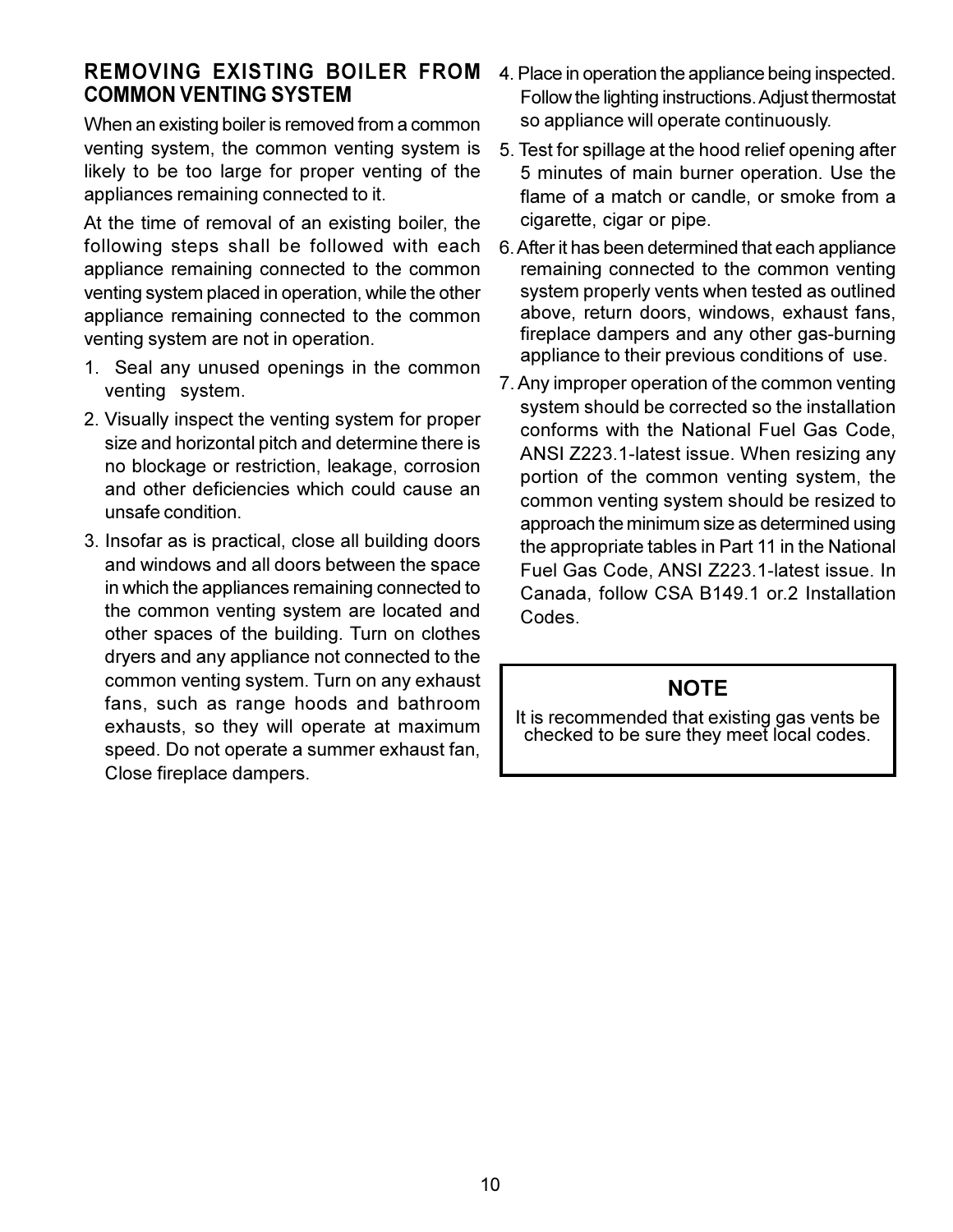## FIG. 9 - HORIZONTAL VENTING

#### **INDUCED DRAFT HIGH EFFICIENCY BOILERS**

- Maximum Horizontal Vent Length For Stainless Steel Vent Pipe - 30' Plus One 90° Elbow Plus **Vent Terminal**
- Minimum Horizontal Vent Length 2' Plus One 90° **Elbow Vent Termination**
- Additional elbows are equivalent to 6 feet of straight pipe for 4" diameter 90° elbow or 3 feet of straight pipe for 3" diameter 90° elbow

OPTIONAL TERMINATION FITTING

TUERNLUND SIDE WALL VENT HOOD<br>VH-1-3" FOR 2,3,4,5 SECTION BOILERS<br>VH-1-4" FOR 6,7 SECTION BOILERS

 $12<sup>s</sup>$ 'MIN. GRADE LEVEL-

- 2, 3, 4, 5, Section Boilers use 3" vent pipe.
- 6, 7 Section Boilers use 4" vent pipe.

PITCH DOWN TOWARD

**BULLER** 

DUTSIDE 1/4"<br>PER FOOT

#### **CHOICE OF VENT PIPE MATERIAL**

- a) U.L. Listed Z-Flex Z-Vent Stainless Steel Vent Pipe.
- b) U.L. Listed Heat-Fab Sat-T-Vent Stainless SteelVent Pipe.
- c) U.L. Listed Flex-L Star-34 Stainless Steel VentPipe.
- d) U.L. Listed ProTech Systems FasNSeal Stainless Steel Vent Pipe.

TERMINATION FITTING<br>90° ELBOW, POINTING DOWN, SAME MATERIAL AND<br>PIPE SIZE AS VENTING SYSTEM, EQUIP WITH SCREEN<br>(MIN, 1/4″ MESH) TO KEEP OUT BIRDS AND RODENTS, FOR A COMBUSTIBLE WALL, USE A THIMBLE, SELECT AS **FOLLOWS** VENT PIPE: Z-VENT, SAF-T-VENT, STAR-34 2 VENT, SHE THIMBLE<br>#905295 - 3" THIMBLE<br>#905295 - 4" THIMBLE<br>#915295 - 4" THIMBLE THIMBLE: VENT PIPE FASNSEAL FASNSEAL<br>#FSWT03 - 3" THIMBLE<br>#FSWT03 - 3" THIMBLE<br>#FSWT04 - 4" THIMBLE THIMBLE: PITCH DOWN TOWARD DUTSIDE 1/4"<br>PER FOOT GRADE LEVEL-461 MIN.  $12<sup>s</sup>$ .<br>MIN. П **BOILER** 

#### **HORIZONTAL VENTING ACCESSORIES PART NUMBERS**

| <b>DESCRIPTION</b>                          | <b>PART NUMBER</b> |
|---------------------------------------------|--------------------|
| [3" side Wall Vent Hood (Tjernlund VH-1-3") | 146-29-010         |
| [4" side Wall Vent Hood (Tjernlund VH-1-4") | 146-29-011         |
| [3" Thimble (Simpson 905295)                | 146-29-013         |
| 4" Thimble (Simpson 915295)                 | 146-29-014         |

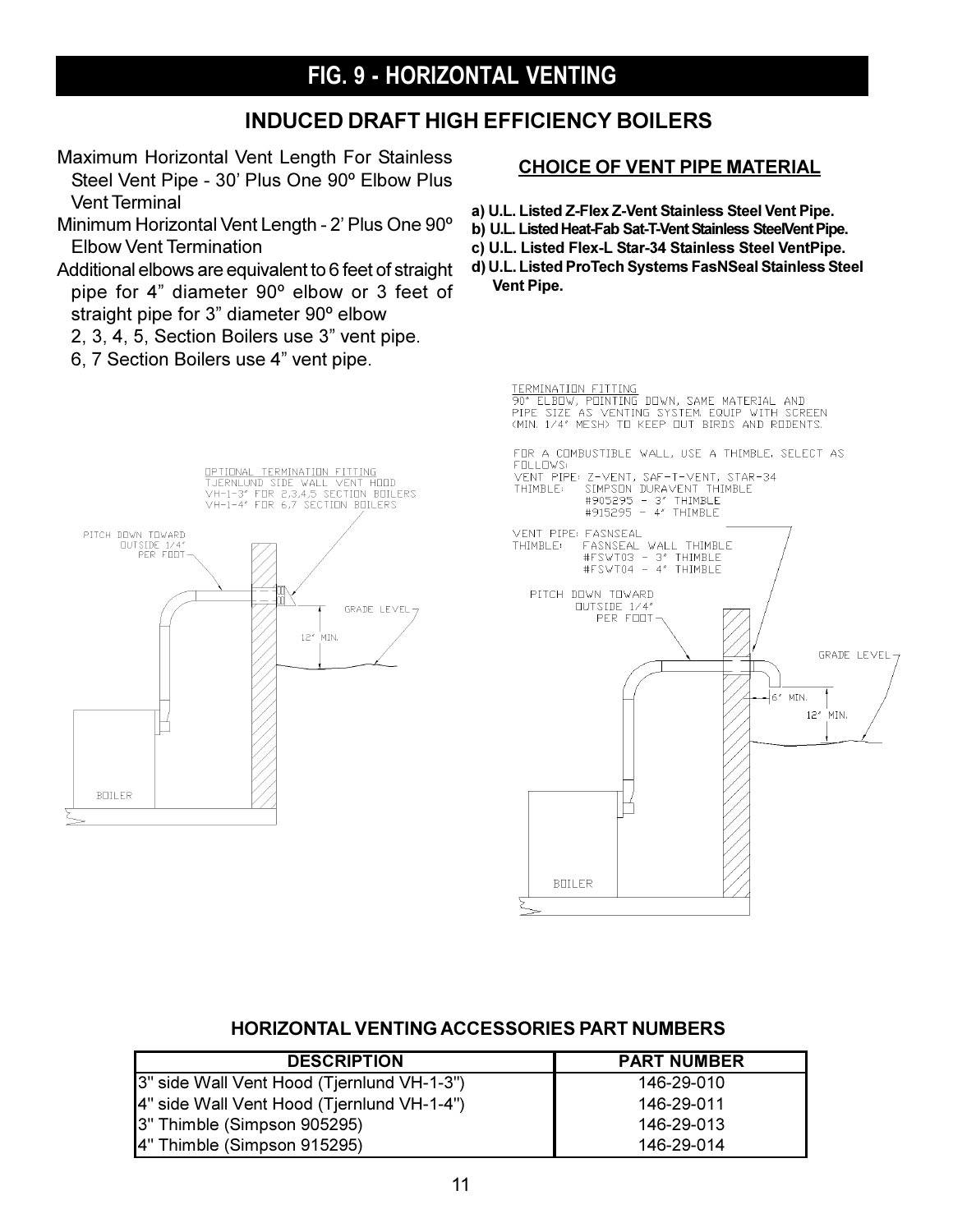## **Horizontal Venting Instructions**

- 1. These boilers may be vented horizontally as shown in Fig. 9. The vent pipe is pitched down from the boiler to the vent termination. Do not connect other appliances to this vent.
- 2. Vent Pipe Material:
	- a) UL Listed Z-Flex Z-Vent stainless steel vent pipe from boiler to vent termination,  $-0r-$
	- b) UL Listed Heat-FabSaf-T-Vent stainless steel vent pipe from boiler to vent termination,  $-0r-$
	- c) UL Listed Flex-L StaR-34 stainless steel vent pipe from boiler to vent termination,

#### $-0r-$

- d) UL Listed ProTech FasNSeal stainless steel vent pipe from boiler to vent termination.
- 3. Clearance to Combustible Materials: For stainless steel vent pipe maintain 6" minimum air space clearance to combustible materials.
- 4. Vent Pipe Size:
	- a) 2, 3, 4 and 5 section boilers use 3" vent pipe connected directly to the outlet of the induced draft blower
	- b) 6 and 7 section boilers use 4" vent pipe, starting with a 3" to 4" stainless steel vent pipe transition that is connected directly to the outlet of the induced draft blower. Do not use 3" vent pipe on 6 or 7 section boilers.
- 5. Vent Pipe Length:
	- a) For stainless steel vent pipe, the maximum horizontal vent length is 30 feet plus one 90° elbow plus termination fitting.
	- b) Minimum horizontal vent length for all vent materials is 2 feet plus one 90° elbow plus termination fitting.
	- c) For additional elbows reduce the maximum vent length as shown:

3" - 90° elbow - reduce vent length 3 feet per each 3" elbow.

4" - 90° elbow - reduce vent length 6 feet per each 4" elbow.

Example: 6 section boiler requires 3 elbows plus the termination fitting. This means 2 additional 4" elbows will be used, at 6 feet per elbow. This is equivalent to 12 feet of pipe  $(2 \times 6 = 12)$ , therefore maximum vent length is now 18 feet  $(30 - 12 = 18)$ .

- 6. Vent Termination Fitting:
	- For all vent pipe materials, you may use either:
	- a) a 90° elbow pointing down, fitted with a minimum 1/4" mesh screen to keep out rodents and birds. The elbow shall be of the same material and size as vent pipe. The elbow exit should be at least 6" away from exterior wall as shown in Figure 9.  $-0r-$
	- b) Tjernlund VH-1 Series side wall vent hood. For 2, 3, 4, 5 section boilers use VH-1-3", For 6. 7 section boilers use VH-1-4".
- 7. Vent Pipe Termination Location:
	- a) When venting through combustible walls. combustible clearances must be considered. The VH-1 Side wall vent hood provides both the outside vent termination and a double wall pipe for passing through a combustible wall up to 8" thick (VH-1-4") or 9" thick (VH-1-3"). The hole in the wall must be 6%" square for 3" vent pipe and 7 1/2" square for 4" vent pipe, in order to insert the VH-1 side wall vent hood. The VH-1 may also be used in noncombustible walls.
	- b) If the 90' elbow is the termination fitting of choice, then the single wall pipe will be passing through the side wall. For combustible walls. a UL listed thimble shall be used where the single wall pipe passes through the wall. For combustible walls using Z-Vent, Sat-T-Vent, or StaR-34 vent pipe, use the following:

3" vent pipe - use Simpson's Duravent #905295 3" thimble or equivalent

4" vent pipe - use Simpson's Duravent #915295 4" thimble or equivalent Maximum wall thickness with this thimble is 7 inches.

For combustible walls using ProTech FasNSeal where the single wall vent pipe must pass through the side wall, a UL Listed FasNSeal wall thimble shall be used as follows:

3" FasNSeal vent pipe - use 3" FasNSeal Wall Thimble #FSWT034" FasNSeal vent pipe - use

4" FasNSeal Wall Thimble #FSWT04 The thimble is adjustable for different wall thickness, with a maximum wall thickness of 7 inches. Seal the thimble along the outside edge of the plate with caulk or silicone and fasten to the wall with screws or nails.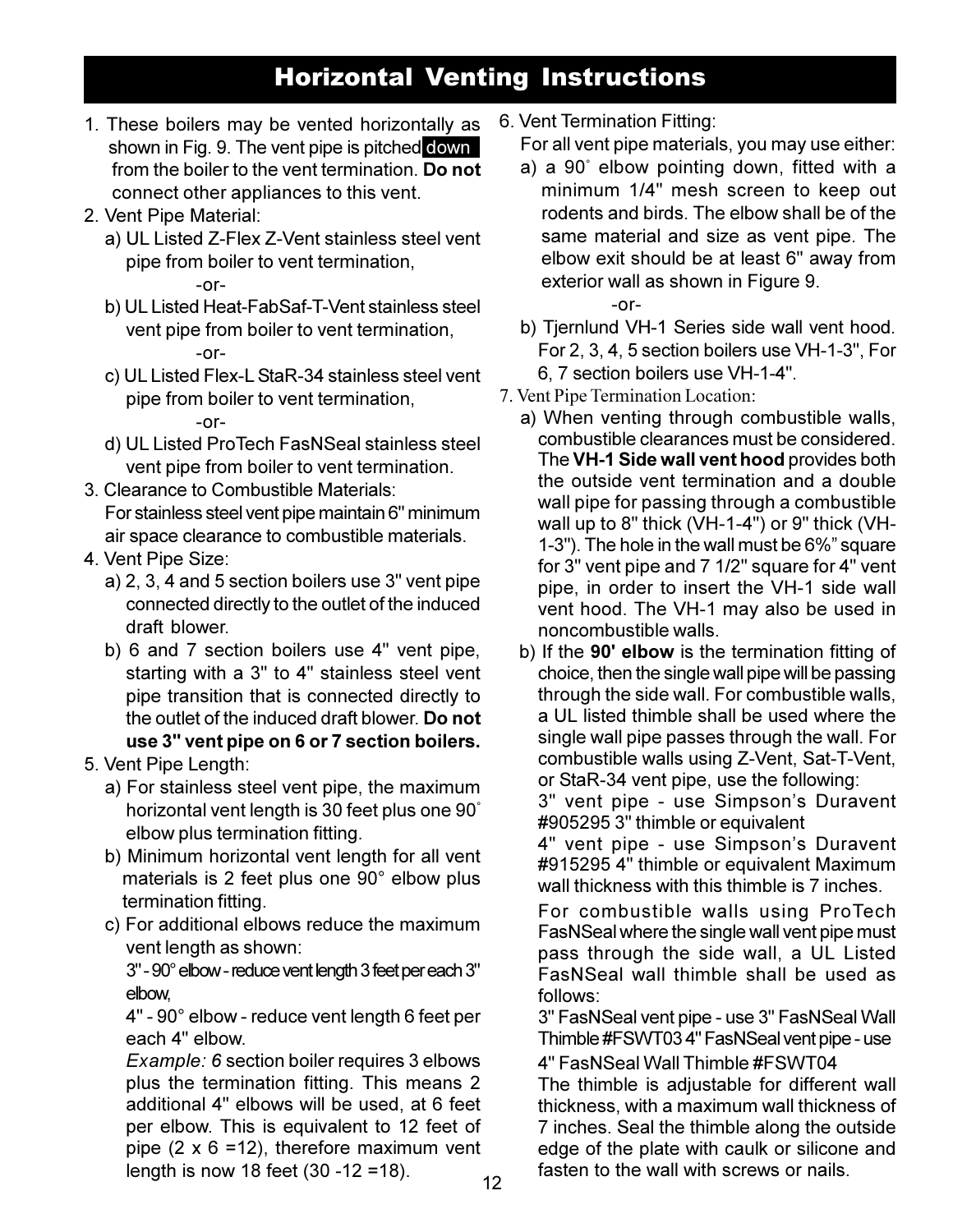- c) For single wall pipe through non-combustible walls, the hole through the wall need only be large enough to maintain the pitch of the vent pipe, and provide proper sealing. A thimble is not required for single wall pipe passing through noncombustible walls.
- d) The venting system shall terminate at least 3 feet above any forced air inlet located within 10 feet. The venting system shall terminate at least 4 feet below, 4 feet horizontally from, or 1 foot above any door, window, or gravity air inlet into any building. The bottom of the vent shall be located at least 12 inches above grade. Termination of the vent shall be not less than 7 feet above an adjacent public walkway. The vent terminal shall not be installed closer than 3 feet from the inside corner of an L shaped structure. Termination of the vent should be kept at least 3 feet away from vegetation. The venting system shall terminate at least 4 feet horizontally from, and in no case above or below, unless a 4 foot horizontal distance is maintained, from electric meters, gas meters, regulators, and relief equipment.
- e) The venting system shall terminate at least 4 feet below any eave, soffit, or roof overhang.
- f) The venting system shall not terminate underneath any deck, patio, or similar structure.
- g) Put vent on a wall away from the prevailing winter wind. Locate or guard the vent to prevent accidental contact with people or pets.
- h) Terminate the vent above normal snowline. Avoid locations where snow may drift and block the vent. Ice or snow may cause the boiler to shut down if the vent becomes obstructed.
- i) Under certain conditions, flue gas will condense, forming moisture. In such cases, steps should be taken to prevent building materials at the vent terminal from being damaged by exhaust of flue gas.

8. Joining and Sealing the Vent Pipe:

The vent pipe needs to be both watertight and gastight. Seal all joints and seams as follows:

A. For Z-Flex Z-Vent stainless steel vent pipe use a high temperature red silicone sealant rated for 500°F. The outside of the male end and inside of the female end of the pipe must be cleaned with brake cleaner before applying silicone bead.

For 3" vent pipe runs begin with the male end of the vent pipe over the boilers induced draft blower outlet. For 4" vent pipe runs begin with a 6" length of 3" Z-Vent (#02SVEPxx0306) over the boiler's induced draft blower outlet, to which an even bead of high temperature silicone sealant should be applied. Then connect the 3" Z-Vent to a Z-Vent 3" to 4" reducer (#02SVERxx0403). Then continue the 4" Z-Vent pipe run by connecting the 4" male end of the Z-Vent to the reducer. (A locking band may be used around this joint for additional support.) Then following the sealing instructions, push the 4" male end of the Z-Vent over the 4" increaser fitting. When using the Tjernlund VH-1 vent hood, the female end (flared end) of the vent pipe will be connected to the termination hood. The male end of the vent hood must be crimped before pushing the Z-Vent over the vent hood's connecting pipe. Before the pipes are joined, apply a 1/4" bead of silicone one inch from the end of themale end. Then push the pipes together as far as they will go making sure any seams are aligned and oriented upward. Now apply another bead of silicone around this joint and smooth out. Then use a Z-Flex locking band around the center of the joint.

| Z-Flex Z-Vent Size | <b>Locking Band Part#</b> |
|--------------------|---------------------------|
| .3"                | #02SVSLBX03               |
| 4"                 | #02SVSLBX04               |

- 1) Apply the high temperature silicone approximately one inch from the end, around the male end of the pipe in an even 1/4" bead.
- 2) Pipes can now be pushed together as far as they will go. The seams on pipe should be aligned and oriented upward in all horizontal appliances. Apply another bead of silicone around this joint and smooth out.3) Slide locking band over center of joint and tighten gear clamps. Make sure locking band is centered on joint.
- 4) Check all joints and seams for gas tightness.
- 5) Horizontal venting shall have a slope not less than 1/4" (6.4mm) every 12 inches (305mm) downward away from the boiler to prevent collection of condensate throughout the assembly.
- 6) Allow the sealant to cure for 24 hours before operating the appliance.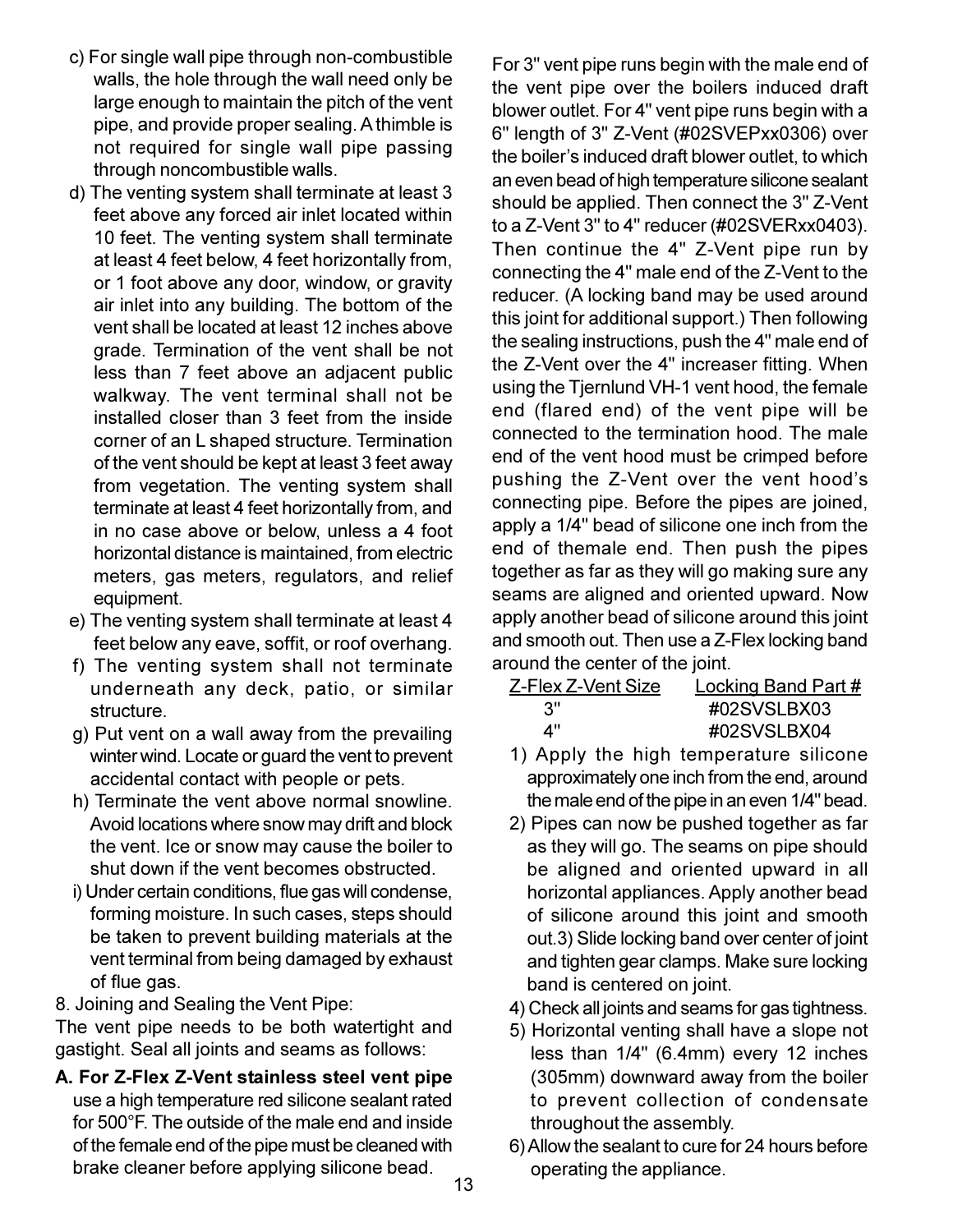- B. For Heat-Fab Saf-T-Vent stainless steel vent pipe use a high temperature red silicone sealant rated for 500°F The outside of the male end and inside of the female end of the pipe must be cleaned before applying the silicone bead. For 3" vent pipe runs, the male end of the vent pipe which goes over the outlet of the boiler's induced draft blower must be crimped. The vent pipe should be crimped as minimal as possible to provide a tight fit over the outlet. After crimping is completed follow the instructions for applying silicone sealant. For 4" vent pipe runs, begin with a Saf-T-Vent 3" to 4" increaser fitting (#7374GC) over the boiler's induced draft blower outlet, to which an even bead of high temperature silicone sealant should be applied. Then continue the 4" Saf-T-Vent pipe run by connecting the 4" male end of the Saf-T-Vent to the increaser. (A locking band may be used around this joint for additional support.) The vent flow must bein the direction indicated on the vent pipe. When using the Tjernlund VH-1 vent hood, the female end (flared end) of the vent pipe will be connected to the termination hood. Apply high temperature silicone in an even 1/4" bead approximately 1/4" to 3/8" from the end of the vent hood's connecting vent pipe. Also, run a similar size bead of silicone sealant down the seam weld of the vent pipe. Then push the female end over the vent hood's connecting vent pipe.
	- 1) Apply the high temperature silicone around the male end of the pipe (without the tabs) in an even W' bead. Silicone bead should be approximately 1/4" to 3/8" from the end of the male end. Also, run a similar size bead of silicone sealant down the seam weld at the end of each joint.
	- 2) Pipes can now be pushed together as far as they will go. The seams on the vent pipe should be aligned and oriented upward in all horizontal appliances. With a moistened finger or flat tool, spread any sealant that squeezes out around the circumference of the joint.
	- 3) Attach the sections together with the locking rings and tabs (except at the blower outlet where no locking ring exists.)

Inspect the joint to ensure that flue gases will not leak. If necessary apply additional sealant around the joint.

- 4) Horizontal venting shall have a slope not less than 1/4" (6.4mm) every 12 inches (305mm) downward away from the boiler to prevent collection of condensate throughout the assembly.
- 5) Allow the sealant to cure for 24 hours before operating the appliance.
- C. For Flex-L StaR-34 stainless steel vent pipe use a high temperature red silicone sealant rated for 500°F. Before applying silicone, the outside of the male end and inside of the female end of the pipe must be cleaned using a cleaner, such as methyl ethyl ketone (MEK) or naptha. For 3" vent pipe runs, begin with the male end of the vent pipe over the boiler's induced draft blower outlet. For 4" vent pipe runs begin with a StaR-34 3" to 4" increaser fitting (#SR10304) over the boiler's induced draft blower outlet. For both 3" and 4" vent pipe runs, apply a bead of silicone sealant around the blower outlet and around the inside of the male end of vent pipe going over the blower's outlet. When using the Tjernlund VH-1 vent hood, the female end (flared end) of the vent pipe will be connected to the termination hood. Apply high temperature silicone in an even %4" bead approximately 1/4"from the end of the vent hood's connecting vent pipe. Also, run a similar size bead of silicone sealant down the seam weld of the vent pipe. Then push the female end over the vent hood's connecting vent pipe. Now fill in the channel inlet with silicone sealant. Do not try to insert the joiner band, instead fasten the vent pipe to the vent hood's pipe with a steel gear clamp.
	- 1) Apply the high temperature silicone around the male end of the pipe in an even 1/4" bead. Silicone bead should be approximately 1/4" from the end of the male end. Also, run a similar size bead of silicone sealant down the seam weld at the end of each joint.
	- 2) The seams on the vent pipe should be aligned and oriented upward in all horizontal vent pipe runs.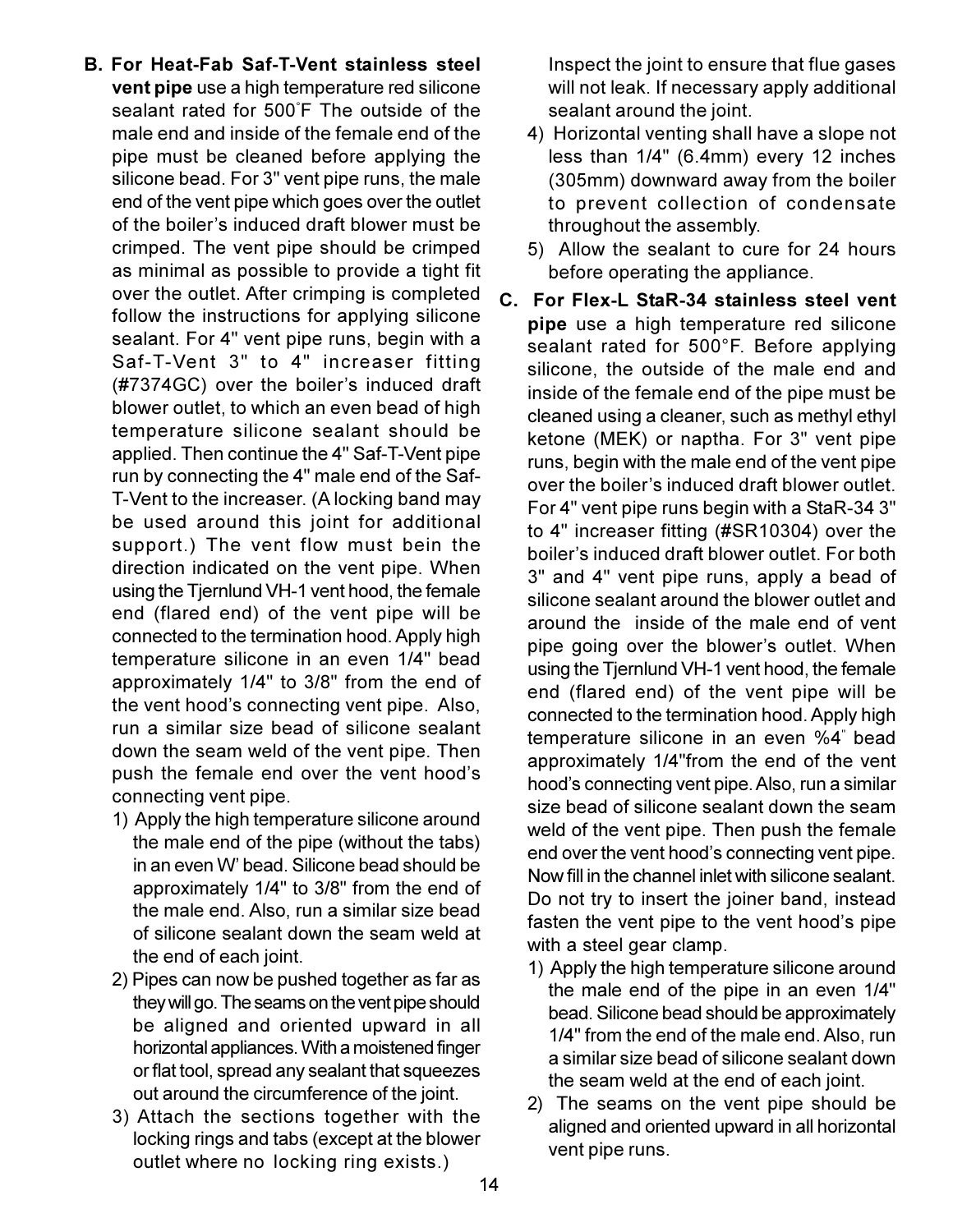- 3) Insert the male end of one into the female end of the other. Push the pipe together so the female end rests up against the stop bead of the male end.
- 4) Insert a StaR-Joiner Band into the inlet of the beaded channel. Feed the Joiner Band in so it makes its way around the pipe, back to the channel inlet and it overlaps itself by about 1/2".
- 5) Cut the excess Joiner Band so it lays flat in the beaded channel. Fill the inlet of the beaded channel with high temperature silicone. Smooth out the silicone over the channel inlet and the silicone between the female end and the stop bead of the male end.
- 6) Horizontal venting shall have a slope not less than 1/4" (6.4mm) every 12 inches (305mm) downward away from the boiler to prevent collection of condensate throughout the assembly.
- 7) Allow the sealant to cure for 24 hours before operating the appliance.
- D. For ProTech Systems FasNSeal stainless steel vent pipe no cleaning fluid is required. For 3" vent pipe runs on 2, 3, 4 and 5 section boilers begin by locating the FasNSeal Ametek Adapter (part #FSAMETEK) over the boiler's induced draft blower. Continue the vent pipe run with 3" FasNSeal vent pipe. For 6 and 7 section boilers begin by locating the FasNSeal Ametek Adapter (part #FSAMETEK) over the boiler's induced draft blower. Then connect a FasNSeal 3" to 4" increaser (part #FS341) to the 3" adapter outlet. Continue the vent pipe run with 4" FasNSeal vent pipe. Other than the Ametek Adapter and increaser fitting, DO NOT use 3" vent pipe on 6 or 7 section boilers. FasNSeal vent pipe is joined and sealed by the use of an internal sealing gasket and a locking band on the female end of each vent pipe. All components should be examined for possible shipping damage prior to installation. Align all vent pipe seams and orient upward in all horizontal applications. Adjustable vent lengths are available for 4" diameter vent piping. For 3" diameter vent piping, square cut male end at the desired length. For 2, 3, 4 and 5 section boilers using the VH-1-3" vent hood, connect the FasNSeal Vent to the VH-1-3" vent hood using FasNSeal Adapter #FSC-DUN-3. This adapter has no internal sealing gasket.

To attach the adapter to the vent hood, crimp the 3" vent hood pipe, apply a 1/4" bead of high temperature red silicone sealant around the outside of the vent hood's crimped connecting pipe and a similar bead of high temperature silicone around the inside of the FasNSeal adapter. After pressing the two pipes together and tightening the locking band, finish creating a complete seal by filling the FasNSeal adapter's notched hole with high temperature silicone.

For 6 and 7 section boilers using the VH-1-4" vent hood, an adapter is not required. The 4" FasNSeal vent pipe connects directly to the VH-1-4" vent hood, and is joined and sealed by the internal gasket and locking band.

#### To join and seal the FasNSeal vent pipe:

- 1) Insert male end into female section.
- 2) Push the units together as far as possible.
- 3) Firmly tighten locking band with a nut driver.
- 4) DO NOT penetrate the FasNSeal vent pipe with fasteners.
- 5) Horizontal venting shall have a slope of not less than 1/4" (6.4mm).every 12 inches (305mm) downward away from the boiler to prevent the collection of condensate throughout the assembly.
- 9. Support Spacing:

Do not restrict thermal expansion movement of the vent. The vent pipe must expand and contract freely with temperature change. Each run of vent piping shall be supported as follows:

- a) Z-Flex stainless steel vent piping requires a loose fitting metal strap or similar support at each joint at a maximum of 4 feet between supports.
- b) Heat-Fab stainless steel vent piping requires a support for every 6 feet of horizontal piping run. The support must be secured using at least #10 fasteners to a solid material (solid masonry or woodframing or blocking.) Do not fasten to drywall sheathing using hollow wall anchors. Each support will be 1 1/2 inch lower than the previous support when spaced 6 feet apart.
- c) Flex-L stainless steel vent piping requires a loose fitting metal strap or similar support at each joint at a maximum of 4 feet between supports.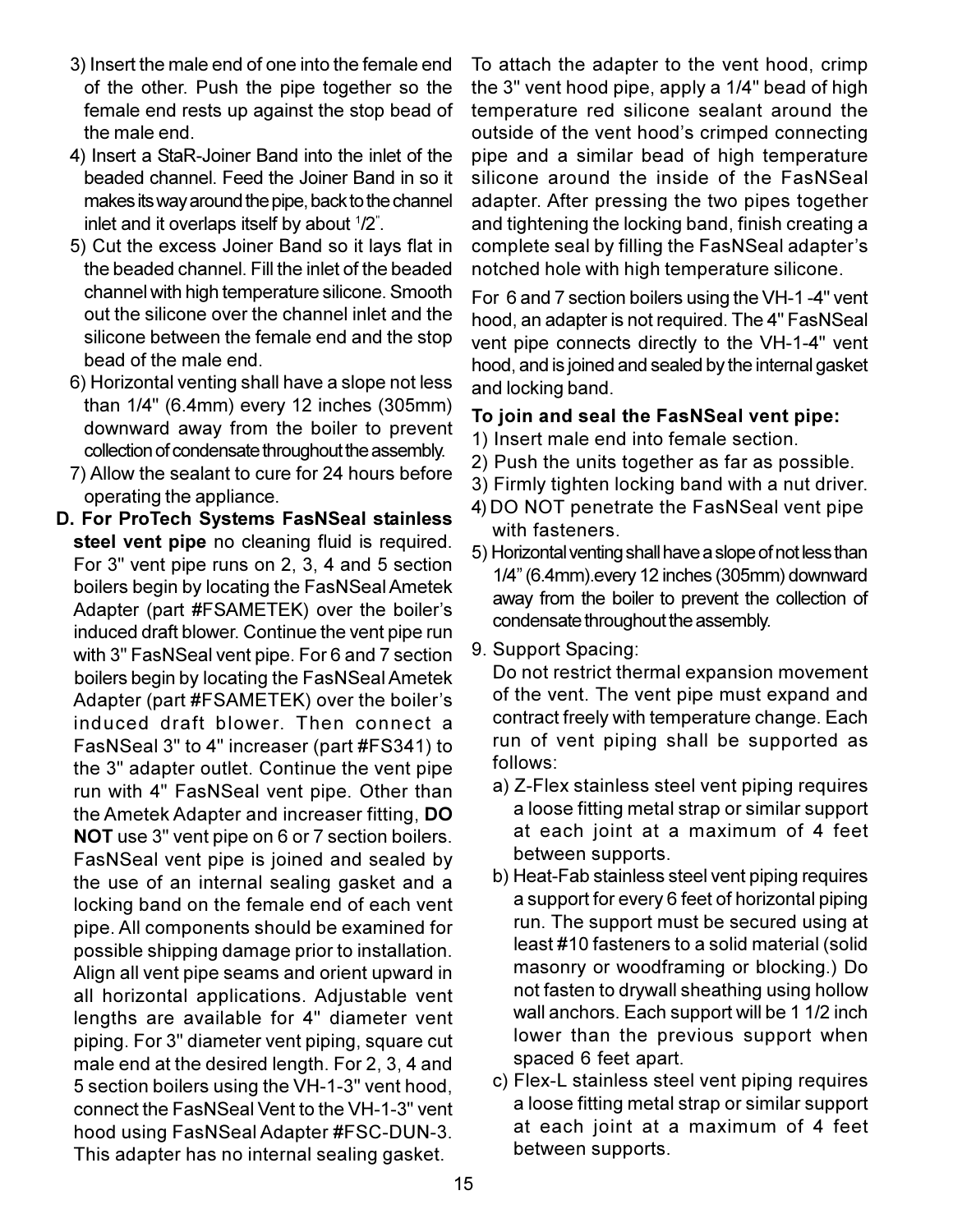- d) ProTech stainless steel vent piping requires one loose fitting FasNSeal support strap (#FSSH) for every 6' of horizontal vent.
- 10. If the horizontal vent must go through a crawl space or other unheated space, the cool temperatures will likely cause the flue gases to continuously condense inside the vent pipe. Do not insulate the vent pipe. It must be visible for monthly inspection. Insure that the vent pipe is properly pitched away from the boiler, with no low spots, so that condensate in the

vent will drain away from the boiler. An insulated enclosure or chase, with access for inspection and servicing of the vent, may be required to prevent freezing of liquid condensate. Consult the vent pipe manufacturer's instructions for specific quidelines.

11. At the beginning of each heating season and monthly during the heating season, check all vent pipes and the vent terminal to make sure there are no obstructions. Periodically clean the screen in the vent terminal.

## **Optional Horizontal Venting Instruction**

Horizontal venting with a power venter is an alternate method of sidewall venting. This boilers CSA listed for sidewall venting with standard single wall galvanized or Type B vent pipe when using the following power venter kits, which were specifically sized for these boilers:

| Number of                  | <b>Field Controls</b> |
|----------------------------|-----------------------|
| <b>Boiler Sections Kit</b> | Power                 |
| Venter                     |                       |
| 2, 3, 4, 5                 | SWG-4D                |
|                            | SWG-5D                |

Some possible reasons for using a power venter for sidewall venting:

- 1. May be preferred by local codes.
- 2. Need a vent piping run beyond 30' (but not more than 50').
- 3. The boiler installation site experiences gusting or high winds. A power venter can help prevent the boiler from short cycling due to gusting or high winds by providing vent exhaust pressures greater than the boiler's induced draft blower alone.
- 4. When installers or homeowner's prefer a negative pressure vent system instead of a positive pressure vent system.
- 5. May be more cost effective than stainless steel venting, particularly at longer vent lengths.

The Field Controls power vent kit includes either a SWG-II-4HD or SWG-II-5 power venter, a MG-1 4" barometric draft controller, and the CK-43D controls kit.

Confirm that installing a power venter is an option allowed by local codes. Follow the specific power venter installation instructions issued with the power venter kits. Although the power venter is equipped with its own fan, the fan on the boiler remains in place and is unaltered when a power venter is used. When sidewall venting, flue gases must be vented to a point in relation to the prevailing wind so that they may freely disperse without being blown back at the building causing discoloration, or into the building through doors or windows causing odors. Also, under certain conditions flue gases will condense, forming moisture. In such cases, steps should be taken to prevent building materials at the vent terminal from being damaged by the exhausted flue gas. When installing single wall galvanized vent pipe for power venting follow the specific power venter installation instructions for layout, location of the barometric draft control and termination connections. When joining and sealing the single wall galvanized or Type B vent piping, use RTV silicone sealant with a minimum temperature rating of 400°F. For 3" vent pipe runs, begin with the female end of the vent pipe over the boiler's induced draft blower outlet. For 4" vent pipe runs begin with the galvanized 3" to 4" increaser fitting (included in the boiler's parts bag) over the induced draft blower outlet. Then follow by placing the female end of the 4" vent pipe over the increaser fitting. When joining pieces of single wall galvanized vent pipe, a substantial bead of silicone should be used at the joint to insure a leakproof connection.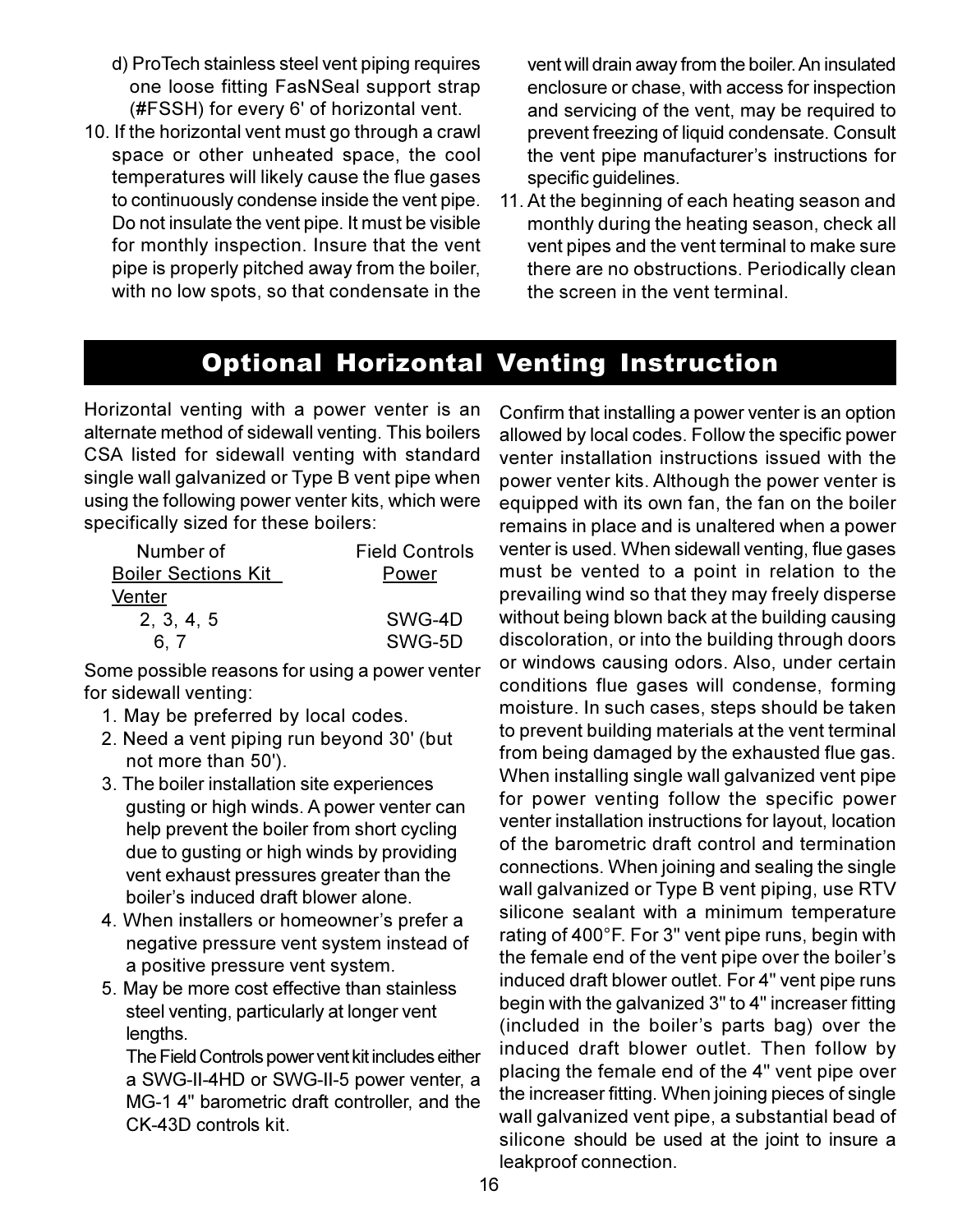#### **CHECK GAS SUPPLY**

The gas pipe to your boiler must be the correct size for the length of the run and for the total BTU per hour input of all gas utilization equipment connected to it. See Fig. 10 for the proper size. Be sure your gas line complies with local codes and gas company requirements.

The boiler and its individual shutoff valve must be disconnected from the gas supply piping system during any pressure testing of that system at test pressures in excess of  $1/2$  psig  $(3.5 \text{ kPa})$ .

The boiler must be isolated from the gas supply piping system by closing its individual manual shutoff valve during any pressure testing of the gas supply piping system at test pressures equal to or less than 1/2 psig (3.5 kPa).

#### **CONNECTING THE GAS PIPING**

Refer to Fig, 11 for the general layout at the boiler. It shows the basic fittings you will need. The gas line enters the boiler from the right side.

The following rules apply:

- 1. Use only those piping materials and joining methods listed as acceptable by the authority having jurisdiction, or in the absence of such requirements, by the National Fuel Gas Code, ANSI ZX223.1-latest revision. In Canada, follow the CSA B149.1 and .2 Installation Codes for Gas Burning Appliances and Equipment.
- 2. All pipe compound must be resistant to liquefied petroleum gas.
- 3. Install ground joint union in gas supply line between shut-off valve and boiler controls.
- 4. Install a sediment trap upstream of gas controls.
- 5. Use two pipe wrenches when making the connection to the gas valve to keep it from turning.
- 6. Install manual shut-off valve in vertical pipe about 5 feet above floor.
- 7. Tighten all joints securely.
- 8. Propane gas connections should only be made by a licensed propane installer.
- 9. Two-stage regulation should be used by the propane *installer*
- 10. Propane gas piping should be checked out by the propane installer.

#### **CHECKING THE GAS PIPING**

Upon completion of piping, check right away for gas leaks. Open the manual shut-off valve. Test for leaks by applying soap suds (or a liquid detergent) to each joint. Bubbles forming indicate a leak. CORRECT FVEN THE SMALLEST LEAK AT ONCE

### **WARNING**

Never use a match or open flam to test for leaks.

#### FIG. 10 - GAS PIPE SIZES

|            | <b>NATURAL GAS</b>                 |                          |         |         |  |
|------------|------------------------------------|--------------------------|---------|---------|--|
|            | Pipe Capacity - BTU Per Hour Input |                          |         |         |  |
| Length of  |                                    | <b>Includes Fittings</b> |         |         |  |
| Pipe - Ft. | 1/2"                               | 3/4"                     | 1"      | 11/4"   |  |
| 20         | 92,000                             | 190,000                  | 350,000 | 625,000 |  |
| 40         | 63,000                             | 130,000                  | 245,000 | 445,000 |  |
| 60         | 50,000                             | 105,000                  | 195,000 | 365,000 |  |

| <b>PROPANE GAS</b> |                                    |         |           |         |  |
|--------------------|------------------------------------|---------|-----------|---------|--|
|                    | Pipe Capacity - BTU Per Hour Input |         |           |         |  |
| Length of          | <b>Includes Fittings</b>           |         |           |         |  |
| Pipe - Ft.         | Copper Tubing*                     |         | Iron Pipe |         |  |
|                    | 5/8"                               | 3/4"    | 1/2"      | 3/4"    |  |
| 20                 | 131,000                            | 216,000 | 189,000   | 393,000 |  |
| 40                 | 90,000                             | 145,000 | 129,000   | 267,000 |  |
| 60                 | 72,000                             | 121,000 | 103,000   | 217,000 |  |

\*Outside diameter

The length of pipe or tubing should be measured from the gas meter or propane second stage regulator.

#### **FIG. 11 - GAS PIPING AT BOILER**

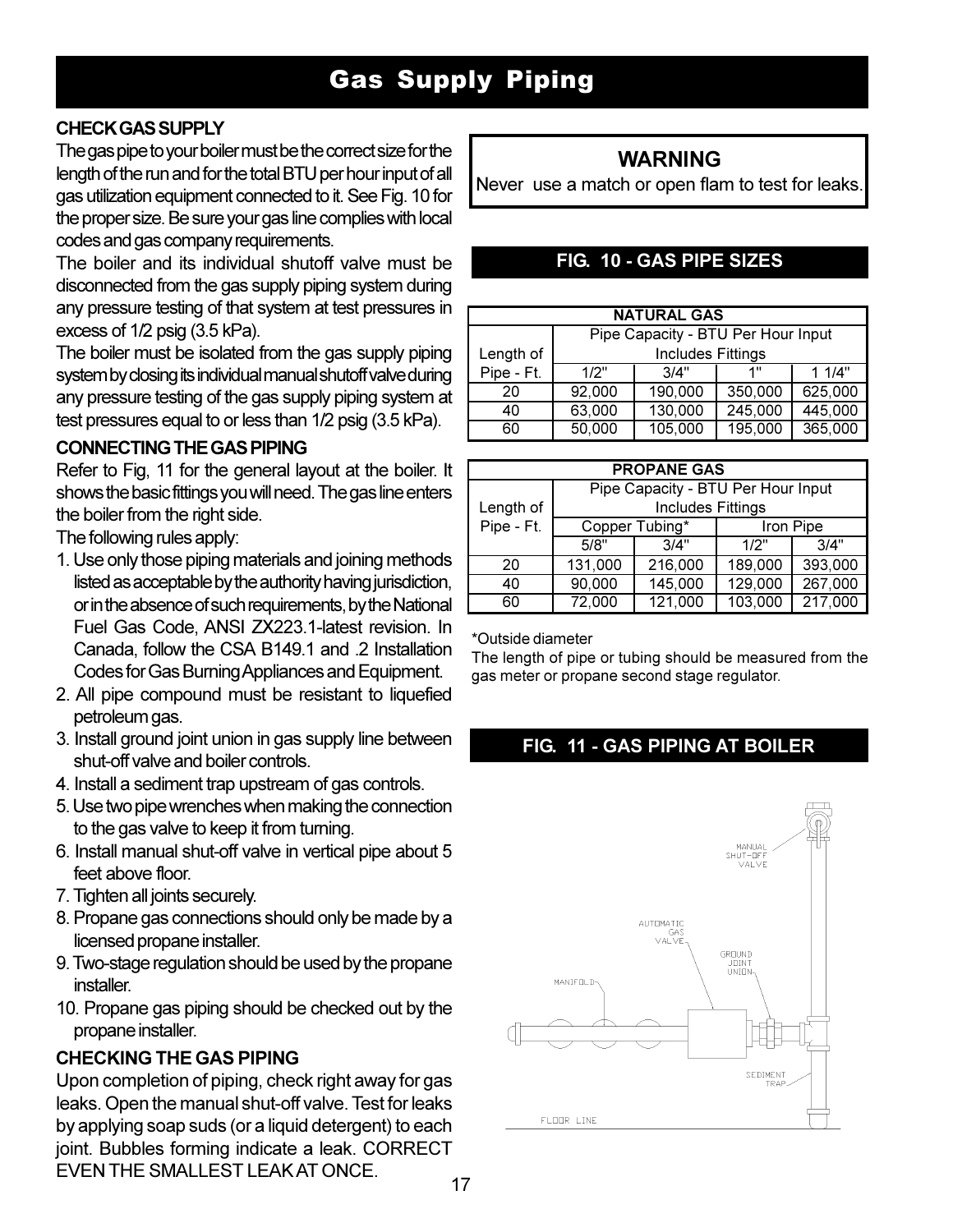## **Electrical Wiring**

All electrical work must conform to local codes as well as the National Electrical Code, ANSI/NFPA-70, latest revision. In Canada, electrical wiring shall comply with the Canadian Electrical Code, CSA-C22.1.

#### **ELECTRIC POWER SUPPI Y**

Run a separate 120 volt circuit from a separate overcurrent protective device in the electrical service entrance panel. This should be a 15 ampere circuit. Locate a shut-off switch at the boiler. It must be turned off during any maintenance. Connect 120 volt power supply to aquastat terminals L1 (HOT) and L2.

The boiler, when installed, must be electrically grounded in accordance with the requirements of the authority having jurisdiction or, in the absence of such requirements, with the National Electrical Code, ANSI/NFPA No. 70-latest revision. Run a 14 gauge or heavier copper wire from the boiler to a grounded connection in the service panel or a properly driven and electrically grounded ground rod.

#### **WARNING**

Turn off electric power at fuse box before making any line voltage connections. Follow local electrical codes.

#### **INSTALL YOUR THERMOSTAT**

The thermostat location has an important effect on the operation of your boiler system. BE SURE TO FOLLOW THE **INSTRUCTIONS INCLUDED WITH YOUR THERMOSTAT** Locate the thermostat about five feet above the floor on an inside wall. It may be mounted directly on the wall or on a vertically mounted outlet box. It should be sensing average room temperature, so avoid the following:

**DEAD SPOTS:** 

**Behind doors** Corners and alcoves

HOT SPOTS:

- Concealed pipes
- Fireplace
- TV sets
- Radios
- Lamps
- Direct sunlight
- **Kitchens**
- COLD SPOTS:
	- Concealed pipes or ducts
	- Stairwells drafts
	- Doors-drafts

Unheated room on other side of wall

Set heat anticipator at .2 amps. 24 volt thermostat connects to aquastat terminals T and T

## **Sequence of Operation**

- 1. Thermostat calls for heat, powering the 1K relay coil and closing contacts 1 K1 and 1 K2.
- 2. Circulator pump is powered through terminals C1 and C2. 3. Induced draft blower and AT140C transformer primary are powered through terminals B1 and B2.
- 4. When blower gets up to speed and blower suction pressure reaches pressure switch setpoint, pressure switch contacts close sending 24 volts to S8600 intermittent pilot control from AT140C transformer secondary.
- 5. Pilot gas valve opens and spark initiates to light pilot burner. 6. When pilot flame is proven, spark drops out.
- 7. Main gas valve opens and pilot burner ignites main burners.
- 8. If boiler water temperature reaches high limit setpoint, high limit contacts B-R open, cutting power to blower and S8600 intermittent pilot control.

Burners extinguish and blower stops. Circulator pump continues to run as long as the thermostat continues to call for heat. When boiler water temperature drops past the high limit setpoint and through the differential, high limit contacts B-R close, repeating steps 3-7.

- 9. If venting system becomes blocked, blower suction pressure will drop below the pressure switch setpoint, opening the pressure switch contacts and cutting power to the S8600 intermittent pilot control. Burners will extinguish, but blower will remain powered as long as the thermostat continues to call for heat. If venting system clears, steps 4-7 will repeat.
- 10. Thermostat is satisfied, ending call for heat. Relay coil 1 K is de-energized, opening 1K1 and 1K2 contacts. Burners extinguish. Blower and circulator pump stop.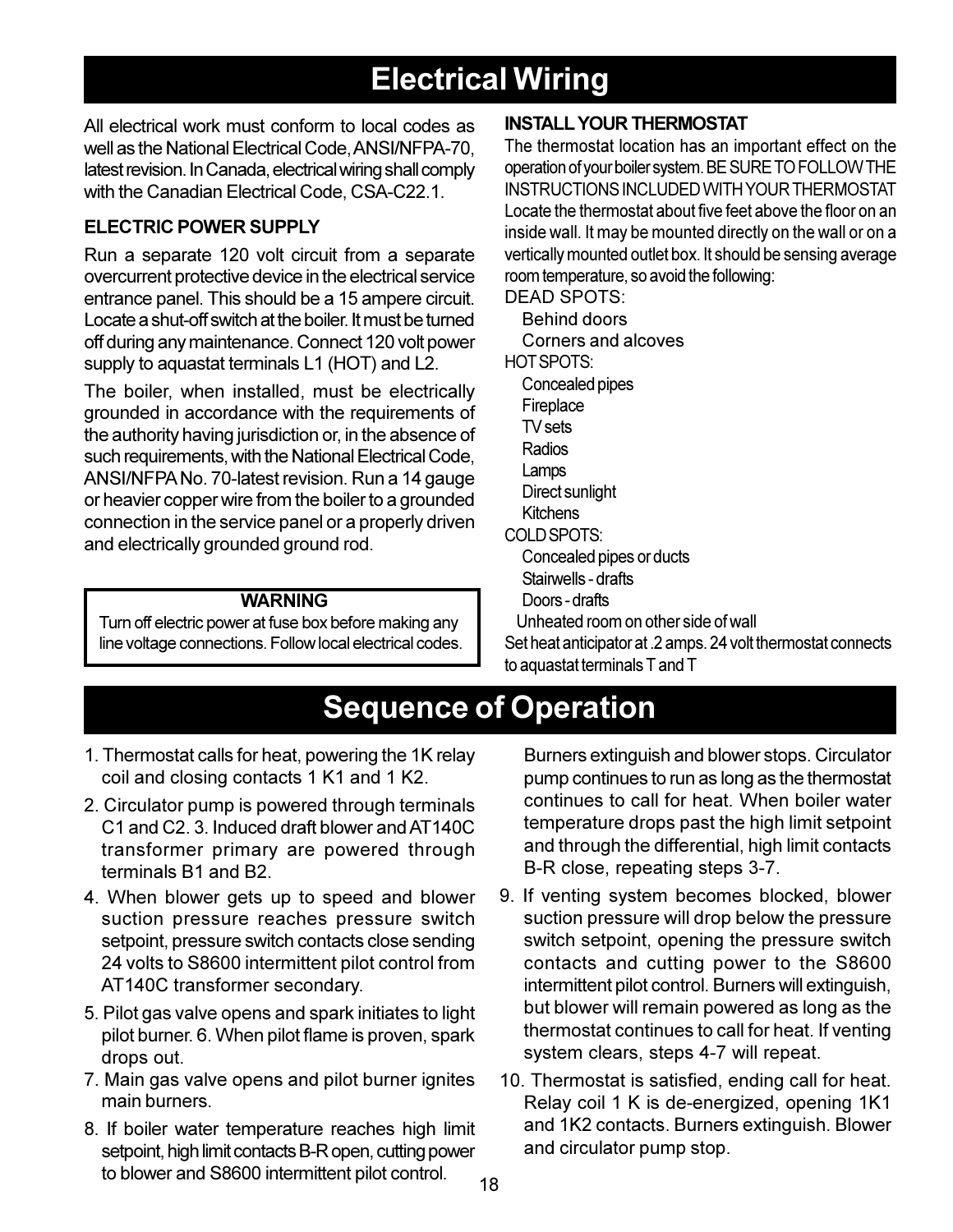#### **FIG. 12 - WIRING DIAGRAMS FOR HOT WATER BOILERS**

#### **INTERMITTENT IGNITION**



IF ANY OF THE ORIGINAL WIRE AS SUPPLIED WITH THIS APPLIANCE MUST BE REPLACED. IT MUST BE REPLACED WITH TYPE 105° C THERMOPLASTIC WIRE OR ITS EQUIVALENT.

NOTE: The circulator harness is factory wired to the aquastat. This harness needs to be connected to the circulator in the field.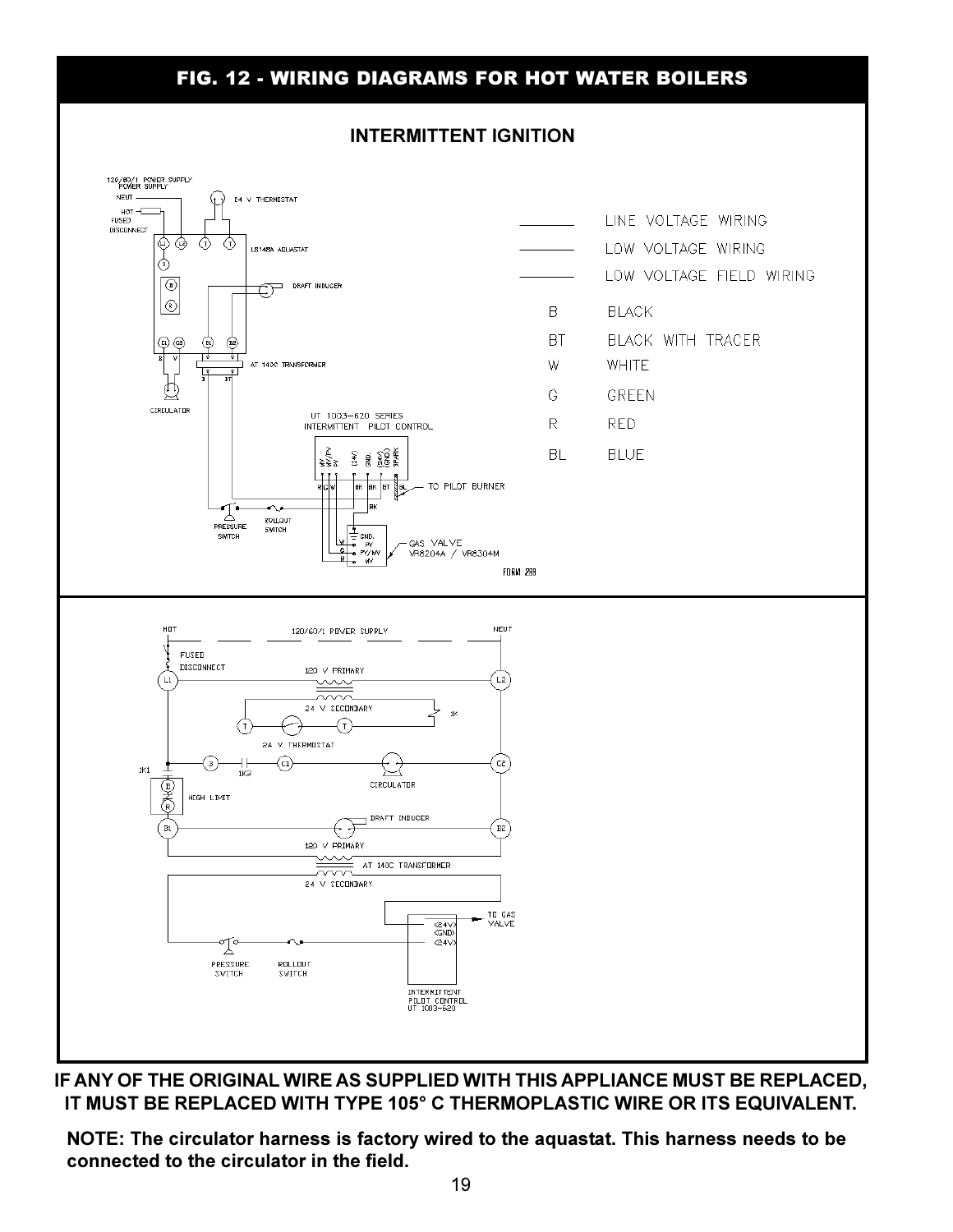## **Equipment and Optional Accessories - What They Do**

#### **RELIEF VALVE**

You must have a relief valve on your boiler. Water expands as it is heated. If there is no place for the water to expand into, water pressure will build up inside the boiler and system. Should this happen, the Relief Valve will automatically open at a predetermined pressure. This will relieve the strain on the boiler and system. Run a pipe from the relief valve outlet (pipe must be same size as outlet and the open end must not be threaded) to an open drain, tub or sink, or other suitable drainage point not subject to freezing. Failure to do so may cause water damage or injury should relief valve release.

#### **EXPANSION TANK (Optional)**

In a properly assembled system, the expanding water flows into an Expansion Tank. This tank should be of the correct size.

The tank is filled with air. As the water expands it compresses the air in the tank to form an air pressure cushion. This "spring-like" cushion serves to maintain correct operating water pressure regardless of water temperature. This assures a "full measure" of water, even in the highest radiation unit of the system. It also prevents blowing off of the relief valve.

The air in the tank in the beginning (with system filled with cold water) is sufficient for proper operation. The tank also serves as a trap for excess air in the system. The air would cause gurgling in the pipes and inefficient circulation in the radiators if left in the system.

It is possible for a tank to become "waterlogged" (filled with water). It can also become overfilled with air. This can happen after filling the system with new water. Fittings provided on the tank and in the line to the tank are for bleeding off excess water or air.

When installing this tank, it is important: 1) That the tank be higher than the boiler top. 2) That the pipe to the tank continuously rises up to the tank (so that air can "bubble" up to it).

#### DIAPHRAGM TYPE EXPANSION **TANK (Optional)**

The Diaphragm Type Expansion Tank (EX-TROL) takes the place of the conventional expansion tank. Carefully read the instructions packed with your **EX-TROL Tank Assembly.** 

The EX-TROL Tank comes to you with a 10-12 pounds per square inch air charge. This is the same as the pressure produced in the system by the automatic fill valve. When the system is first filled. the EX-TROL Tank will contain little or no water.

As the water is heated its pressure increases. It expands into the EX-TROL Tank, compressing the air in the tank. This compressed air cushion permits the water in the system to expand as the temperature changes.

#### AIR ELIMINATING FITTING (AIR PURGER) (Optional)

An Air Purger is used to remove excess air from the system. It is installed in the supply line. It will help to eliminate air from the water before it reaches the radiators and bleed off this air.

#### **MAIN AIR VENT FOR DOWN FLOW** SYSTEMS OR DIAPHRAGM TYPE **EXPANSION TANK (Optional)**

Before a system is filled with water, there is air in the pipes and radiation units. Some of it will be trapped as the system is filled. It is possible to eliminate most of this air through the air vents on the radiation units. A Main Air Vent will speed and simplify this. It should be installed on the highest point in the main when all radiation is below top of boiler.

### **AUTOMATIC FILL VALVE (Optional)**

For safe, efficient operation, a hot water system must be filled with water. Adding new water, when needed can be done manually (by use of a hand valve in the water supply line). This requires regular attention to the system's needs. An Automatic Fill Valve accomplishes this without attention. It is installed in the Supply Line on hot water boilers only. The Valve operates through water pressure differentials. It does not require an electrical connection

#### **DRAIN VAI VF**

This manual valve provides a means of draining all water from the boiler and system. It is often installed in the  $3/4$ <sup>"</sup> tapping at the bottom of the left boiler section. Or it can be installed in a tee where the return line enters the boiler.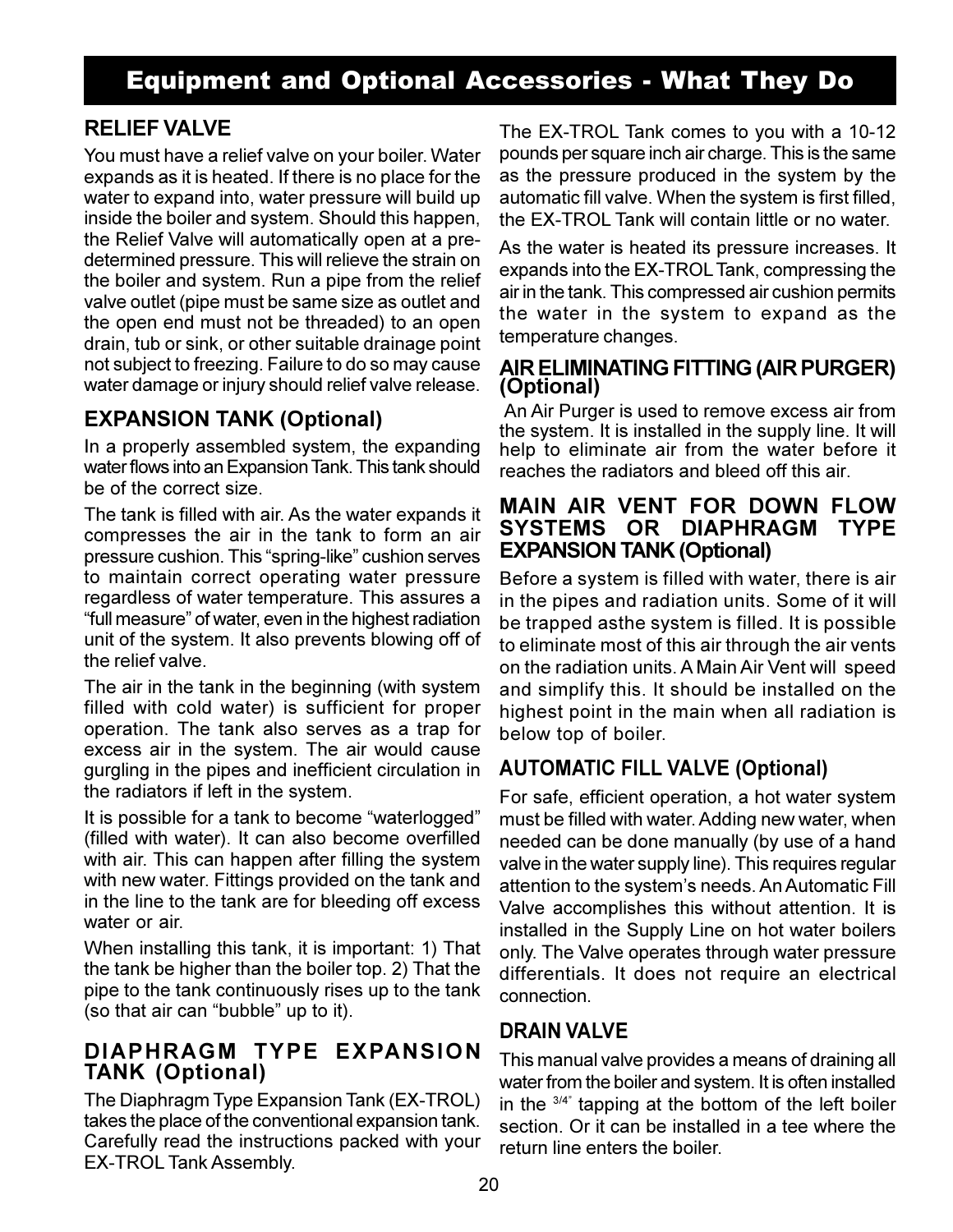#### **WATER TEMPERATURE CONTROL**

The water temperature limit control in the relay is adjustable and may be set as necessary. It may be set as low as 140° F, or as high as 240° F This depends on the type and amount of radiation involved and weather conditions.

#### **CIRCUI ATING PUMP**

Every Forced Hot-Water System requires a Circulating Pump. A separate pump or zone valve is required for each Zone, if you have a two or more Zone System. This pump must have the capacity to provide the circulation required by your system.

The pump does not come pre-installed on the boiler. It must be connected to the circulator harness in the field according to the pump manufacturer's instructions and the wiring diagrams in this manual.

#### **BLOWER (DRAFT INDUCER)**

The blower provides a means for pulling air through the boiler and exhausting the flue gasses into the vent system. The blower shuts off when the burners are not firing. This keeps heat in the house rather than having it go up the chimney.

### **PRESSURE SWITCH**

The air pressure switch works on a negative pressure. When the blower comes on the air

pressure switch operates the intermittent pilot and gas valve. The air pressure switch is factory set and will only work when the blower operates properly. It will not allow the boiler to come on if the blower does not generate enough pressure or if the venting system is blocked.

#### **FACTORY PRESSURE SWITCH SETPOINT:**

-0.4" wc. for 2-5 section boilers.

-0.5" w.c. for 6-7 section boilers.

#### **ROLLOUT SWITCH** (FLAME ROLLOUT SAFETY SHUTOFF)

The rollout switch is a temperature-sensitive fuse link device. It is located on the boiler base just outside the fire box. In the event of heat exchanger flueway blockage causing flame to roll out of the fire box, the fuse will blow, shutting down the flow of gas to the main burners. The fuse does not change in appearance when blown,

If the rollout switch blows, it must be replaced with an exact replacement. Check heat exchanger flueways for blockage when restoring system to operating condition. Do not operate system without a rollout switch.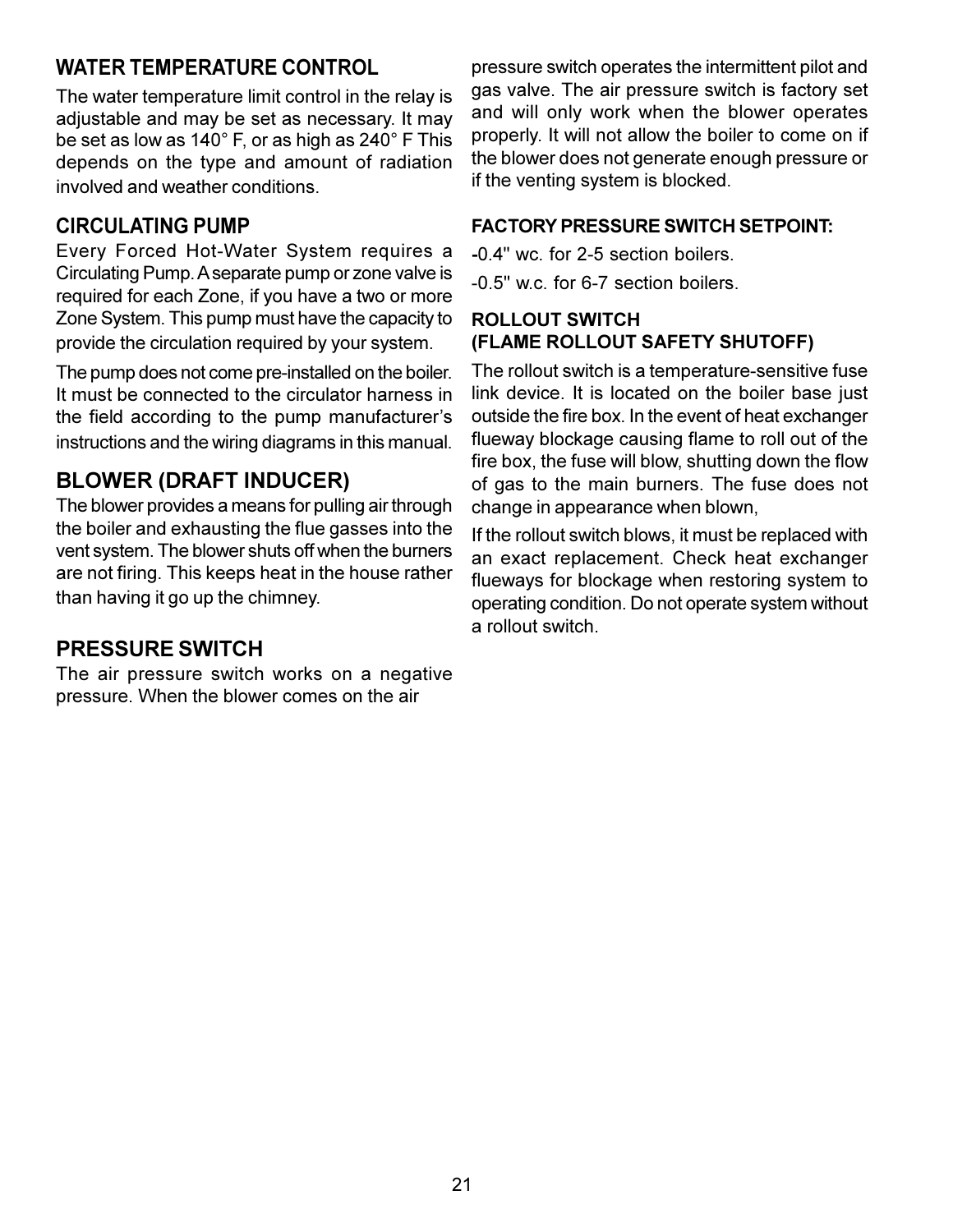## **Starting Your Boiler**

#### **HOW A HOT-WATER SYSTEM OPERATES**

Your entire heating system (boiler, piping and radiation units) is filled with water. As the water in the boiler is heated, it is pumped from the top of the boiler through the supply main to the radiation units. The cooler water in them flows back through the return main to the boiler. This provides positive and rapid response to the thermostat.

#### **FILLING SYSTEM WITH WATER**

Close the Air Vents on all radiation units. Open the Valves to these units. Make sure the boiler and Expansion Tank Drain Cocks are closed. The Air Bleed Screw on the tank Drain Fitting should be closed. Open the valve in the line from the boiler to the expansion tank (see page 15 for additional information). Open the water inlet to your boiler and leave it open. Start with the lowest radiation unit. Open the air vent on this unit. When all the air has escaped and water starts to flow from the vent, close it. Go to the next radiation unit, and repeat this process. Repeat until you have covered every radiation unit in the system (ending up at the highest unit in the system). If your units have automatic vents, this manual venting is unnecessary but it will speed up the proper filling of your system.

If your system is a closed expansion tank system, you may have an Automatic Fill Valve. You may leave it open to refill the system automatically as needed. Check the temperature-pressure gauge. Note the position of the hand indicating pressure. This should be between 10 and 15 lbs. Any lowering of this movable hand below 10 lbs. will indicate loss of water due to leakage. The automatic fill valve should compensate for this. Instructions are packaged with the valve.

WARNING-Never run water into a hot empty boiler.

#### FOR YOUR SAFETY READ THIS BEFOR OPERATING

1. This appliance is equipped with an ignition device which automatically lights the burner. Do not attempt to light the burner by hand.

**WARNING: If you do not follow these** instructions exactly, fire or explosion may result with property damage, personal injury. or loss of life.

2. BEFORE OPERATING smell all around the appliance area for gas. Be sure to smell next to the floor because some gas is heavier than air and will settle on the floor.

#### **WARNING: IF YOU SMELL GAS:**

Do not attempt to operate any appliance, do not touch any electrical switch, do not use the phone.

Leave the building immediately and call your gas supplier.

If your gas supplier cannot be reached, call the fire department.

- 3. WARNING: When turning or depressing the gas control knob, use only your hand to push down or turn the knob. Never use tools. If the knob will not operate by hand, the control must be replaced by a qualified service technician. Force or attempted repair may result in a fire or explosion.
- 4. WARNING: If any part of this appliance has been under water, do not operate. Immediately call a qualified service technician to inspect the appliance and to replace any part of the gas control system which has been under water.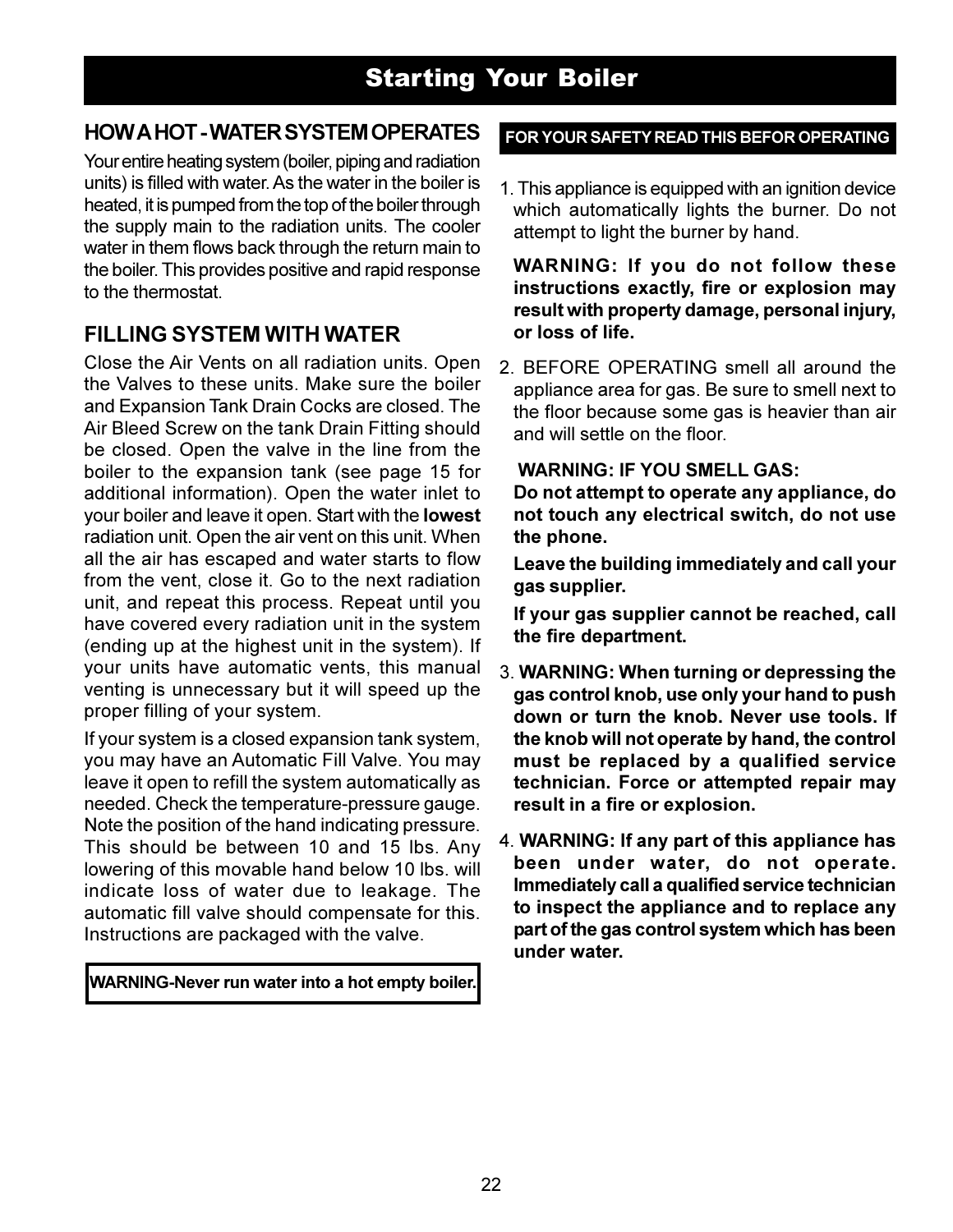#### **OPERATING INSTRUCTIONS**

- 1. Set the thermostat to lowest setting.
- 2. Turn off all electric power to the appliance.
- 3. This appliance is equipped with an ignition device which automatically lights the burner. Do not attempt to light the burner by hand.
- 4. Remove burner access panel.

**FIG. 13** 

5. Depress gas control knob slightly and turn clockwise to "OFF" position.



NOTE: Knob cannot be turned to "OFF" unless knob is depressed slightly. Do not force.

- 6. WARNING: Wait five (5) minutes to allow any gas in the combustion chamber to vent. If you then smell gas in the appliance area or near the floor, do not touch any electrical switch, do not use the phone. Leave the building immediately and call your gas supplier. If your gas supplier cannot be reached, call the fire department. Failure to do so may result in a fire or explosion. If you don't smell gas, go to next step.
- 7. Turn gas control knob counterclockwise to "ON."
- 8. Turn on all electric power to the appliance.
- 9. Set thermostat to desired setting.
- 10. After visually inspecting the flame, replace the lower front panel.
- 11. WARNING: if the appliance will not operate after several tries, turn the gas control knob to "OFF" and call your service technician or gas supplier.

#### TO TURN OFF APPLIANCE

- 1. Set the thermostat to lowest setting.
- 2. Turn off all electric power to the appliance if servicing is to be performed.
- 3. Depress gas control knob slightly and turn

clockwise  $\curvearrowleft$  to "OFF" position. Do not force.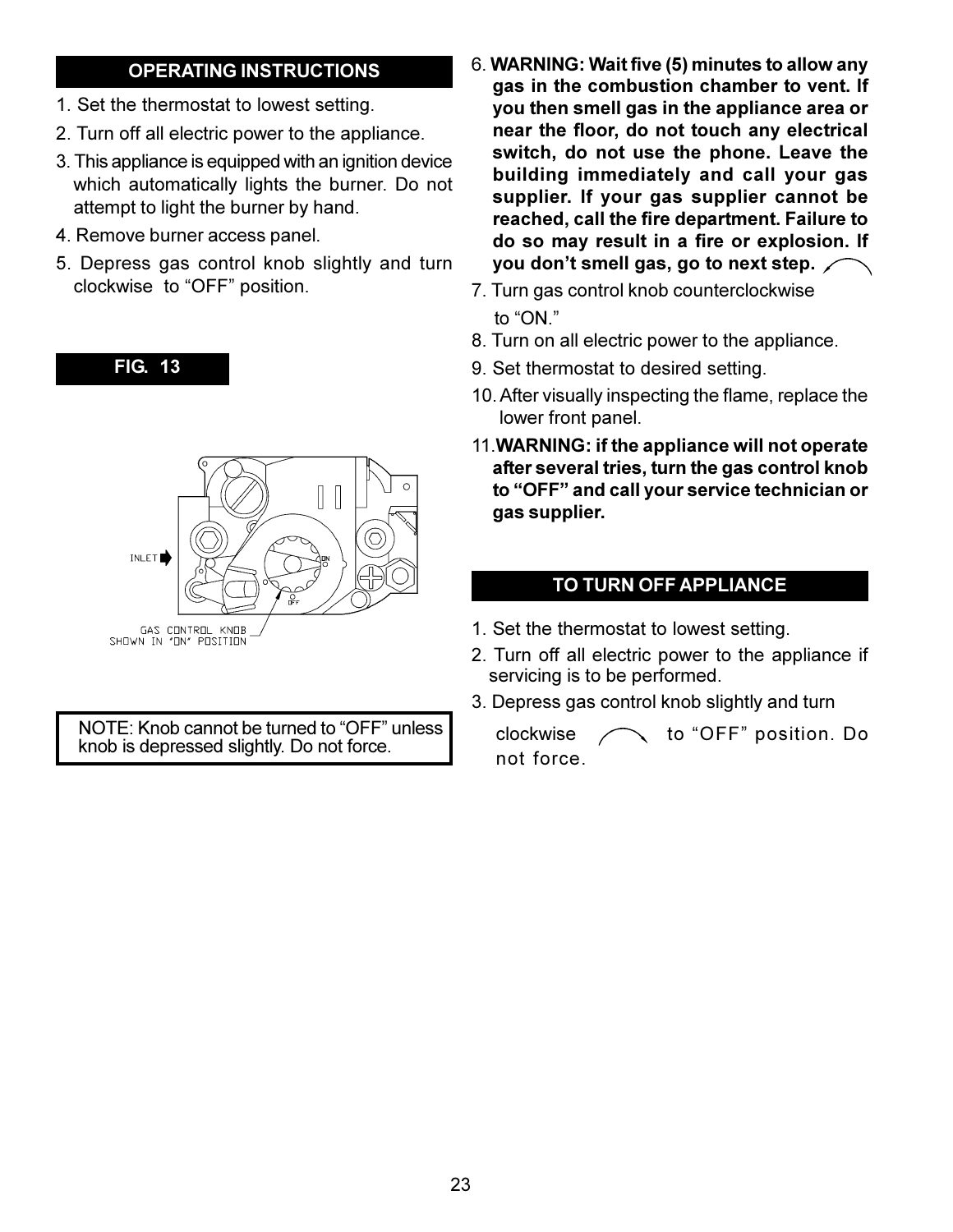## **Checking and Adjusting**

#### **GAS VALVE SAFETY SHUTDOWN TEST**

With main burners firing, disconnect the ignition cable from the intermittent pilot control box. The gas valve should shut off the main burners. TURN OFF ELECTRIC POWER to boiler before reconnecting ignition cable, to prevent electric shock.

#### **ADJUST PILOT BURNER**

- 1. Remove screw cover over pilot adjusting screw.
- 2. Insert small screwdriver and adjust flame as needed. (Fig. 14). Turn screw counterclockwise to increase flame, clockwise to decrease (Fig. 15).
- 3. Replace screw cover over pilot adjusting screw.

#### **MAIN BURNER(S)**

The main burners do not require primary air adjustment and are not equipped with primary air shutters. Main burner flames should form sharp blue inner cones in a softer blue outer mantel, with no yellow. Puffs of air from blowing on the flame or stamping on the floor will cause the flames to turn orange momentarily. This is not unusual. Remain still when observing the main burner flames. If the flame appearance is not correct, check main burner orifices and the burner throat and flame ports for dust and lint obstruction. It may be necessary to remove the rollout shield to observe the main burner flames. Replace rollout shield after observation. Refer to Figure 16.

#### **ADJUST LIMIT CONTROLS**

Instructions for each control are included with the controls

| <b>RECOMMENDED BOILER WATER TEMPERATURES</b> |                              |  |
|----------------------------------------------|------------------------------|--|
| <b>Type of Heating Unit</b>                  | <b>Limit Control Setting</b> |  |
|                                              |                              |  |
| Baseboard and Convector Radiators200° F.     |                              |  |

These settings can be changed after you have had some idea how the system works. Example: If your system does not give quite enough heat in very cold weather, you can raise the limit setting to 220° F.

#### **ADJUST THERMOSTAT HEAT ANTICIPATOR**

**INSTRUCTIONS FOR THE FINAL ADJUSTMENT** OF THE THERMOSTAT ARE PACKAGED WITH THE THERMOSTAT. Set Heat anticipator at .2. Check thermostat operation. When set above temperature indicated on the thermometer, boiler burners should ignite. Make certain the thermostat turns off the boiler when room temperature reaches the selected setting and starts the boiler operating when room temperature falls a few degrees. Aftersetting limit control to desired setting, check

to see if it shuts off the gas supply to the burners. Turn your thermostat up to call for heat and let your boiler run until the temperature of the water reaches the limit setting. The gas valve should shut off and the circulator keep running until the thermostat is satisfied, or the water cools enough to restart the burners through the limit control.

To check the operation of the contacts in the pressure switch, disconnect the rubber tubing (located between the blower and the pressure switch) from the pressure switch, while the boiler is operating. The burners should extinguish and the blower should keep running. When the tubing is reconnected to the pressure switch, the ignition sequence should begin, resulting in ignition of the main burners.

Finally, set the thermostat for the desired temperature. Special conditions in your home and the location of the thermostat will govern this setting.

Safe lighting and other performance criteria were met with the gas manifold and control assembly provided on the boiler when the boiler underwent tests specified in ANSI Z21.13-latest revision.

#### FIG. 14 - PILOT FLAME ADJUSTMENT



#### **FIG. 15 - AUTOMATIC GAS VALVE**

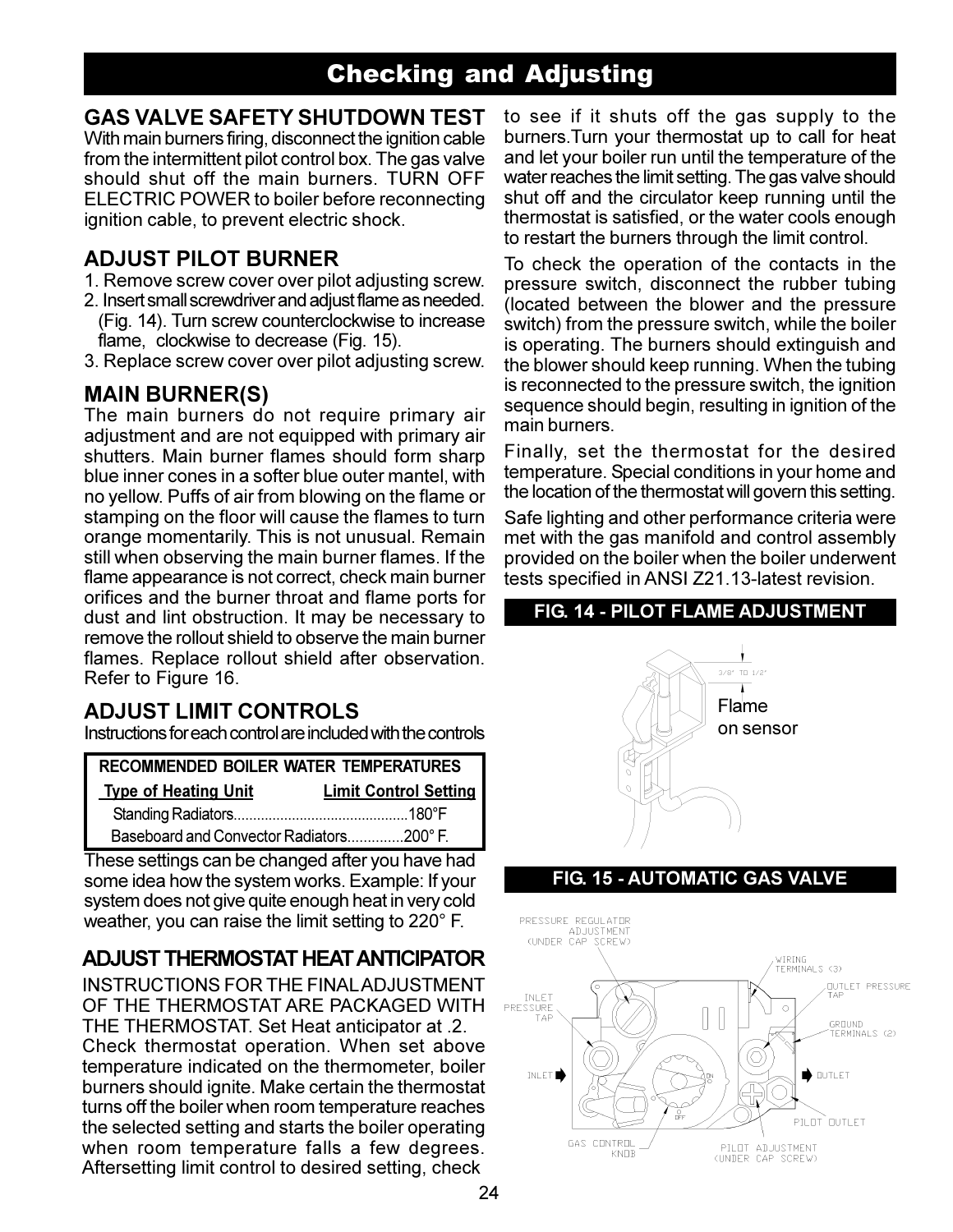## **Maintaining Your Boiler**

#### **BURNERS**

A visual check of the pilot and main burner flames should be made at least once each year, preferably at the beginning of the heating season. See page 17 and Figures 14, 15 and 16.

#### **RELIEF VALVE**

This valve should open automatically if the system pressure exceeds the pressure rating (usually 30) psi) of the relief valve. Should it ever fail to open under this condition, shut down your system. Drain the system until system pressure is reduced below the relief valve pressure rating. If valve discharge occurs, or if valve fails to open as described above, contact an authorized contractor or qualified service technician to replace the relief valve and inspect the heating system to determine the cause, as this may indicate an equipment malfunction.

This valve should be tested every month during periods of boiler operation, and at the beginning and end of any extended non-service period. Prior to testing, make certain discharge pipe is properly connected to valve outlet and arranged so as to contain and safely dispose of boiler discharge. Test at normal system operating pressure. Hold the trip lever fully open for at least five seconds in order to flush free any sediment that may lodge on the valve seat. Then permit the valve to snap shut.

#### **EXPANSION TANK**

As previously noted, this tank may become waterlogged, or may receive an excess of air. Frequent automatic opening of the relief valve indicates water logging. A high boiler temperature accompanied by unusually low radiation unit temperature (and "knocking") indicates excess air in tank. To correct either condition, close the valve

between the boiler and the tank. Drain the tank until it is empty. Check all the tank plugs and fittings. Tightenas necessary. Open the valve between the boiler and tank. Water will rise to the normal height in the tank if you have an automatic fill valve (otherwise, manually refill the system).

#### **BOILER FLUE PASSAGES**

Under normal operating conditions, with the burners properly adjusted, it should not be necessary to clean the boiler flue gas passages. However, to assure trouble-free operation, we recommend that you have the flue passages, burner adjustment, and operation of the controls checked once each year by a competent Service Technician.

#### Before the start of each season

(or whenever system has been shut down for some time) recheck the whole system for leaks . . . and recheck the boiler and vent pipe for leaks. Replace or patch any boiler seals that are faulty.

### **VENT PIPE**

The venting of this unit is very important and the piping should be checked at least once a month. If the vent piping shows any sign of leaking, replace it immediately.

#### **WATER SYSTEM**

If system is to remain out of service during freezing weather, always drain it completely (water left in to freeze will crack the pipes and/or boiler).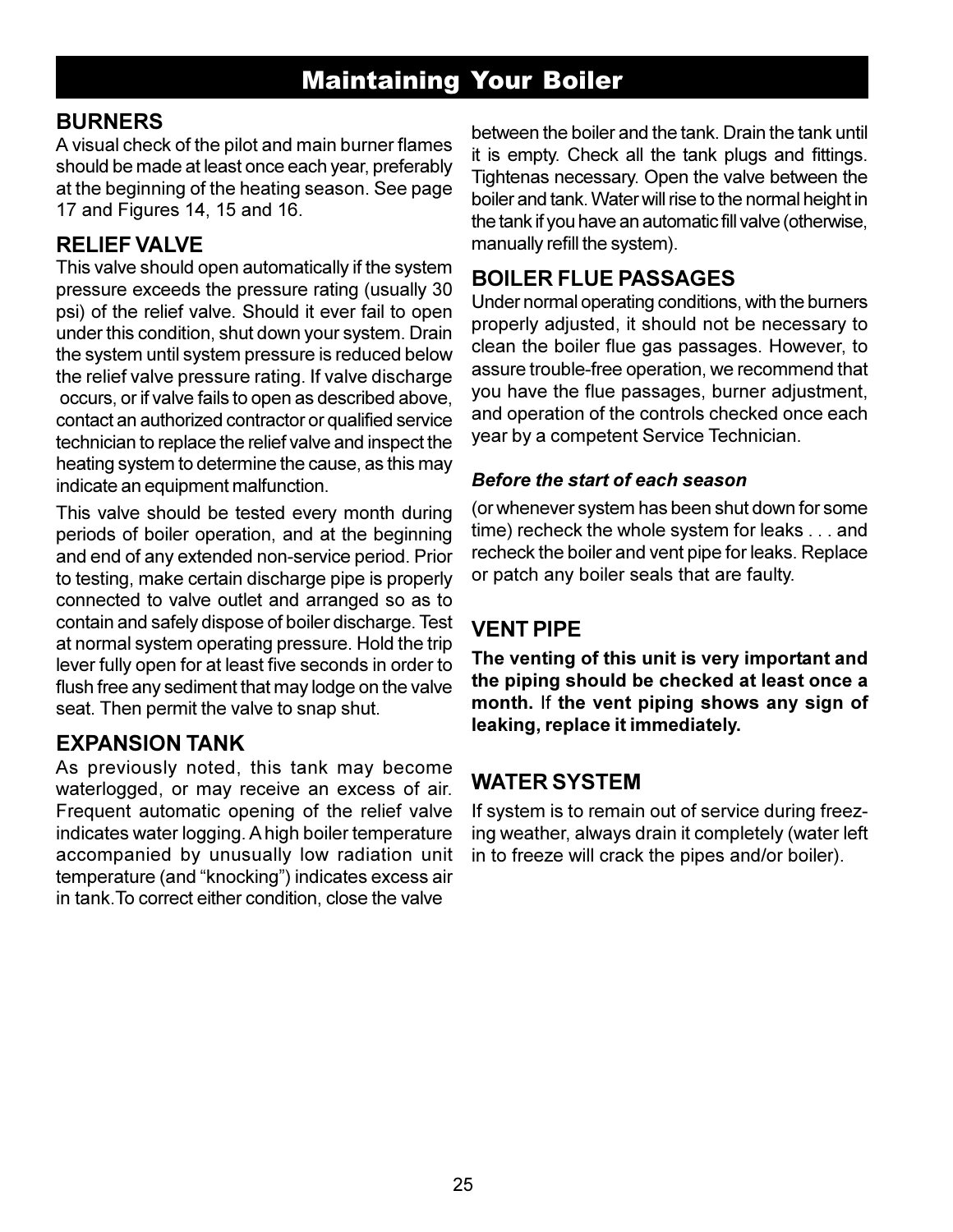#### CLEANING YOUR BOILER AND **BURNERS**

Flue passages between sections should be examined yearly and cleaned if necessary. To clean, remove burners, pilot and vent pipe. Remove top and front jacket panels. Split the silicone seal on the flue collector and the clean out plates with a razor knife. Remove flue collector. Remove clean out plates by tapping upwards on the bottom of the plate with a hammer. Remove loose silicone sealant from sections, flue collector, and clean out plates. Clean passageways between sections with a flexible handle wire brush and a straightened out wire coat hanger. Remove dirt from the bottom of the boiler and from between sections by vacuuming. Make sure all flame ports in burners are open and clear. Shake out or blow out all loose dirt in burners. Reassemble all parts. Seal flue collector and clean out plates to sections with silicone sealant (400° F RTV silicone

**FIG. 16** 

sealant or equivalent). Reseal seams between adjacent sections where necessary. All joints must be airtight. Be sure to check tightness of pilot connections and condition of burner flames after reassembly (see Figure 16). Be sure vent pipe connections to chimney are secure and no obstructions are present.

#### **BLOWER**

The blower motor features a permanently lubricated ball bearing construction. Lubrication is not required.

#### **CIRCULATOR PUMP ISOLATION VALVES**

The isolation valves in the circulator pump flanges should be operated manually once or twice per year to prevent the valves from becoming stuck in the open position. Rotate the valves from the open position to the closed position and back to the open position.

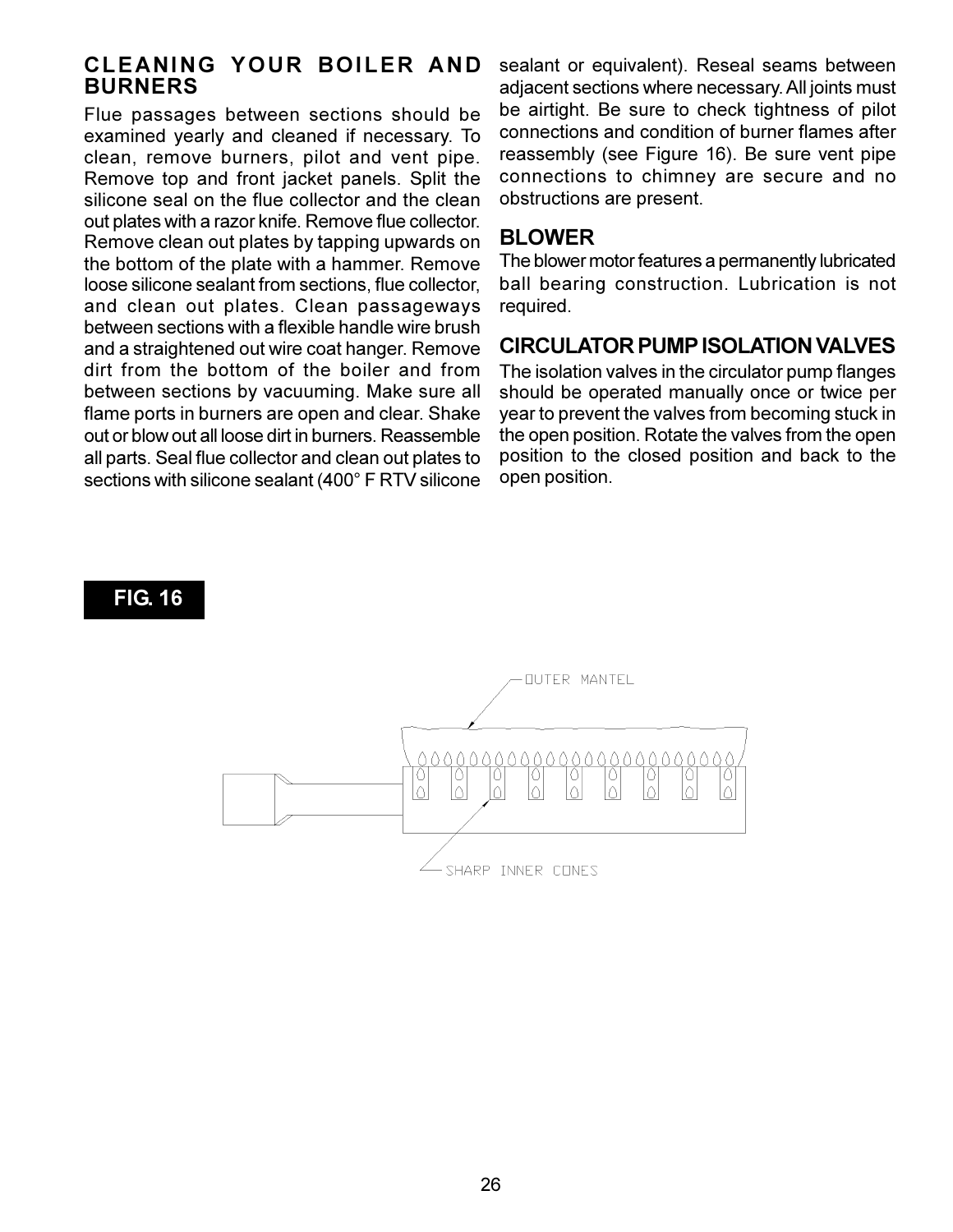You may avoid inconvenience and service calls by checking these points before you call for service.

## **FOR YOUR SAFETY WHAT TO DO IF YOU SMELL GAS**

- 1. Do Not try to light any appliance.
- 2. Do not touch any electric switch, do not use the phone.
- 3. Leave the building immediately, then call your gas supplier.
- 4. If you cannot reach the gas supplier, call the fire department.

| IF YOUR SYSTEM IS NOT HEATING OR NOT GIVING ENOUGH HEAT                                      |                                                                                                                                                                                                                                                          |  |  |  |  |  |  |
|----------------------------------------------------------------------------------------------|----------------------------------------------------------------------------------------------------------------------------------------------------------------------------------------------------------------------------------------------------------|--|--|--|--|--|--|
| <b>Possible Cause</b><br>Thermostat is not set correctly<br>Burner is not operating properly | What to do<br><b>Reset thermostat</b><br>check flame. If it is yellow, the burner is not getting enough air.<br>Or, if flame is blue and noisy and seems to lift off the burner, the<br>burner is getting too mush air. Contact your service technician. |  |  |  |  |  |  |
| No electric power to boiler                                                                  | Check overcurrent protection. Check to be sure electric power<br>supply circuit is "ON".                                                                                                                                                                 |  |  |  |  |  |  |
| Controls out of adjustment                                                                   | Reset according to instructions.                                                                                                                                                                                                                         |  |  |  |  |  |  |
| Radiators not heating                                                                        | Open radiator vents to excess air. Check flow control valve (if<br>used). It may be in closed position.                                                                                                                                                  |  |  |  |  |  |  |
| Circulating pump not running                                                                 | Check overcurrent protection. Check relay operation.                                                                                                                                                                                                     |  |  |  |  |  |  |
| Poor electrical contact                                                                      | Check all control terminals and wire joints.                                                                                                                                                                                                             |  |  |  |  |  |  |
| Chimney flue is blocked                                                                      | Pressure switch will not close and pilot spark will not operate to<br>start pilot. Have your service technician check and correct, if<br>necessary.                                                                                                      |  |  |  |  |  |  |
| Rollout switch blown                                                                         | Have your service technician check heat exchanged for blockage.<br>Replace rollout switch with exact replacement.                                                                                                                                        |  |  |  |  |  |  |
|                                                                                              | IF BURNER IS NOISY                                                                                                                                                                                                                                       |  |  |  |  |  |  |
| <b>Possible Cause</b><br>Gas input amount is incorrect                                       | What to do<br>Contact your service technician.                                                                                                                                                                                                           |  |  |  |  |  |  |
|                                                                                              | <b>RELIEF VAVLE LEAKING</b>                                                                                                                                                                                                                              |  |  |  |  |  |  |
| <b>Possible Cause</b><br>Dirt on seat<br>Water logged expansion tank                         | What to do<br>Open valve manually. Allow water to run and clear valve seat.<br>Drain tank, see instructions.                                                                                                                                             |  |  |  |  |  |  |

#### HAVE YOUR SERVICE TECHNICIAN CHECK ANY PROBLEM YOU ARE UNABLE TO CORRECT.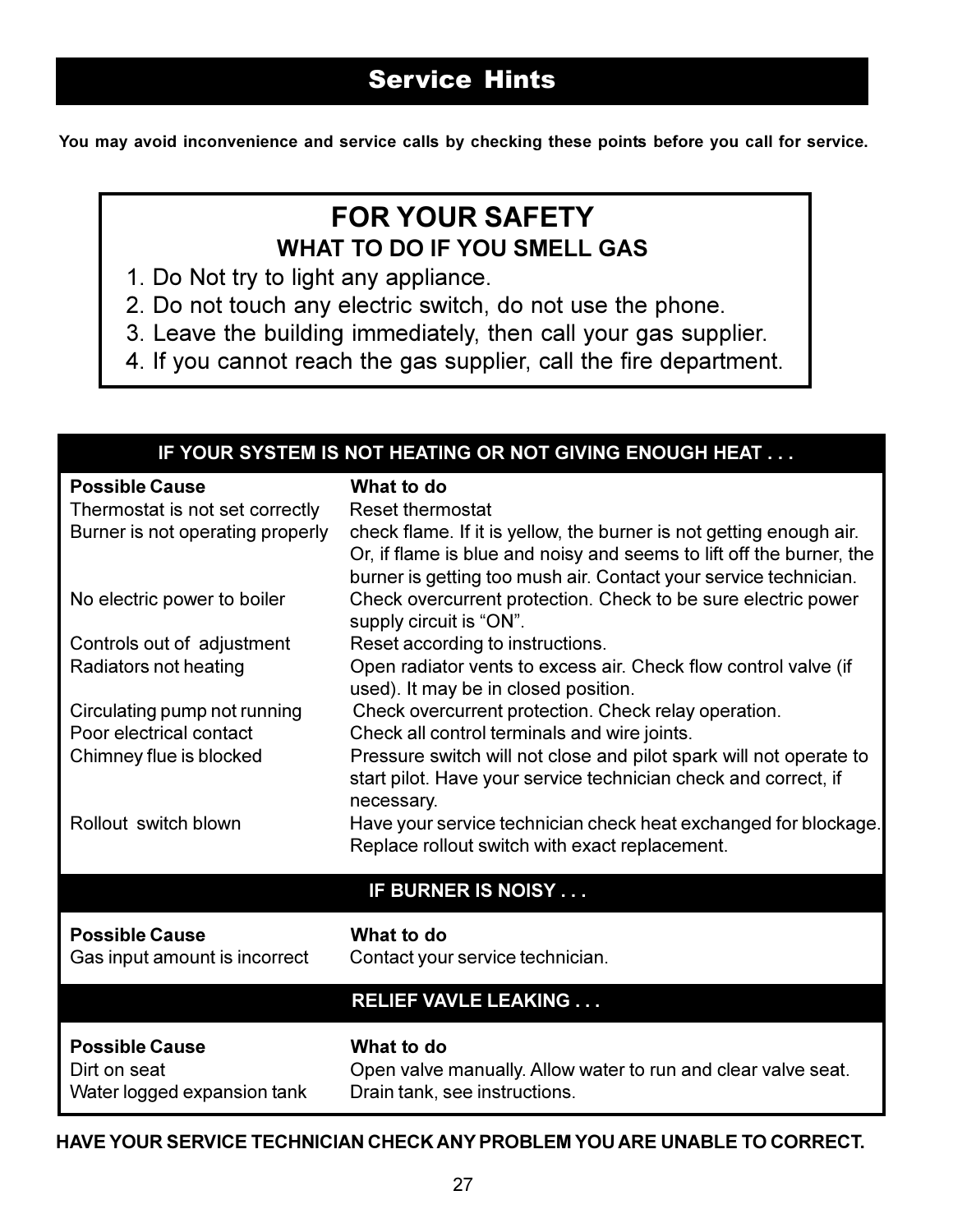#### **IMPORTANT - READ THESE INSTRUCTIONS BEFORE ORDERING**

All parts listed in the following Parts List may be ordered through your nearest supplier. When ordering parts, first obtain the Model Number from the data plate on your boiler, then determine the Part No. (not the Key No.) and the Description of each part from the following illustrations and list. Be sure to give us all this information: The Part No. - The Part Description The Boiler Motel No.



NOTE: Actual gas valve may look different than gas valve shown

| NATURAL GAS BURNER & MANIFOLD PARTS              |
|--------------------------------------------------|
| THIS IS A REPAIR PARTS LIST - NOT A PACKING LIST |

|            |                                        | <b>PART NUMBERS FOR</b> |                |                |                |                                                                             |                |
|------------|----------------------------------------|-------------------------|----------------|----------------|----------------|-----------------------------------------------------------------------------|----------------|
| <b>KEY</b> | <b>DESCRIPTION</b>                     |                         |                |                | 5              | Б                                                                           |                |
| NO.        |                                        | <b>Section</b>          | <b>Section</b> | <b>Section</b> | <b>Section</b> | <b>Section</b>                                                              | <b>Section</b> |
|            | 24 Volt Gas Valve, Natural Gas         | 146 62 062              |                |                |                | ▌146-62-062 ┃146-62-062 ┃146-62-062 ┃146-62-059 ┃146-62-059                 |                |
| 2          | Pilot Tube                             | 146-15-005              |                |                |                | 146-15-005 Ⅰ146-15-005 Ⅰ146-15-005 Ⅰ146-15-006 Ⅰ146-15-006                  |                |
| 3          | 10-32 x 3/16" Slotted Hex Head Screws  | 146 95 301              |                |                |                | l 146-95-301 l 146-95-301 l 146-95-301 l 146-95-301 l 146-95-301            |                |
| 4          | Gas Manifold                           | 146-16-020              |                |                |                | 146-16-021 146-16-022 146-16-023 146-16-024 146-16-025                      |                |
| 5          | Orifice - Natural Gas*                 |                         |                |                |                | 146-15-044   146-15-036   146-15-036   146-15-036   146-15-036   146-15-036 |                |
| 6          | Main Burner Less Pilot Bracket**       |                         |                |                |                | 146-15-032 146-15-032 146-15-032 146-15-032 146-15-032                      |                |
| 6A         | lMain Burner with Pilot Bracket .      |                         |                |                |                | 146-15-531   146-15-531   146-15-531   146-15-531   146-15-531   146-15-531 |                |
|            | Pilot Burner with Orifice, Natural Gas |                         |                |                |                | 146-62-094   146-62-094   146-62-094   146-62-094   146-62-094   146-62-094 |                |
|            | Rollout Shield                         |                         |                |                |                | 425-00-932 425-00-933 425-00-934 425-00-935 425-00-936 425-00-937           |                |

**‡ Not illustrated** 

Quantity is 1 unless otherwise noted.

\*Requires 1 less than the number of sections.

\*\*Requires 2 less than the number of sections.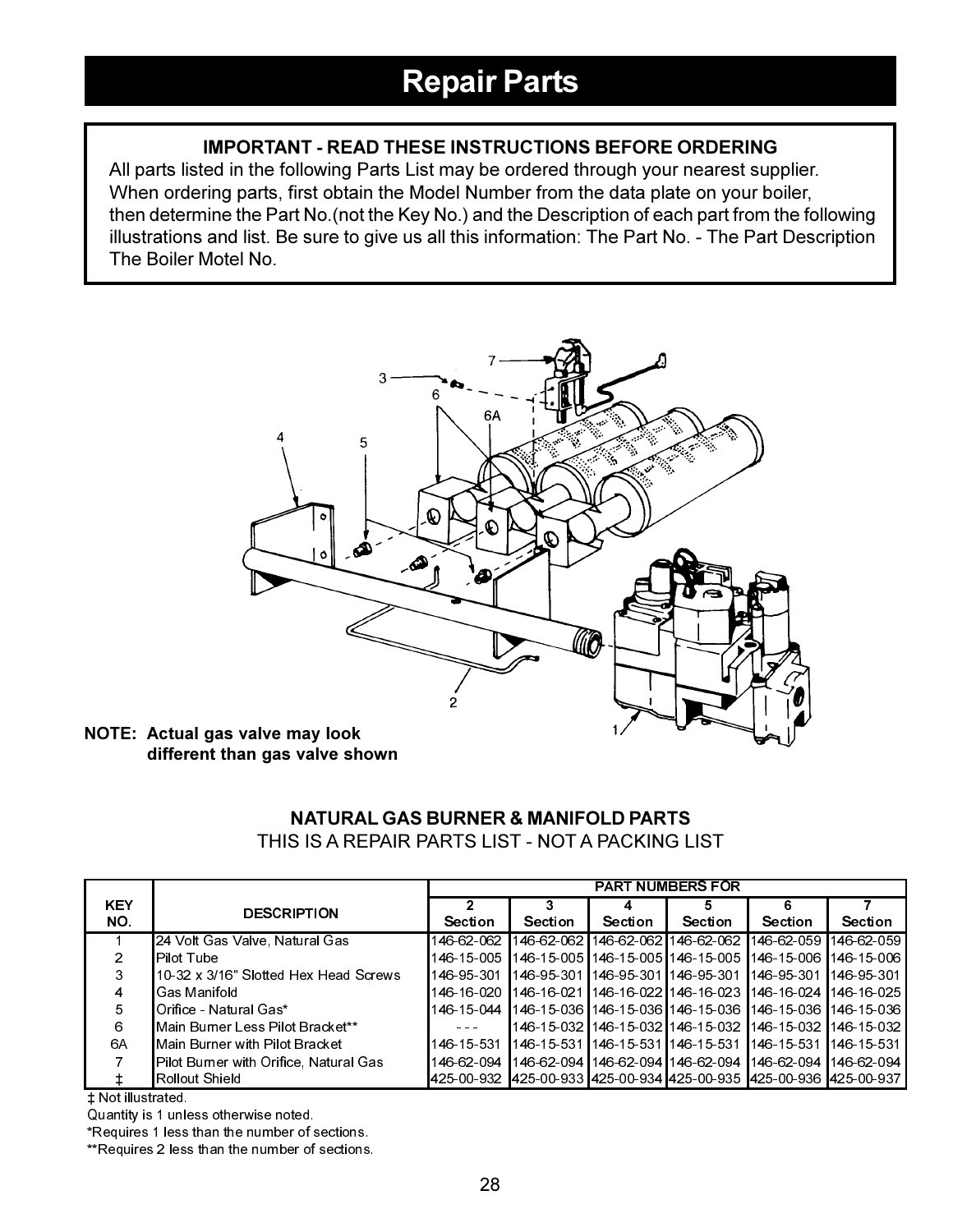### FOR USE WITH NATURAL GAS ONLY



#### NOTE: Actual gas valve may look different than gas valve shown

#### **NATURAL GAS BURNER & MANIFOLD PARTS** THIS IS A REPAIR PARTS LIST - NOT A PACKING LIST

|                   |                                        | <b>PART NUMBERS FOR</b> |                |         |                                             |                                                                |                |
|-------------------|----------------------------------------|-------------------------|----------------|---------|---------------------------------------------|----------------------------------------------------------------|----------------|
| <b>KEY</b><br>NO. | <b>DESCRIPTION</b>                     | <b>Section</b>          | <b>Section</b> | Section | 5<br><b>Section</b>                         | 6<br><b>Section</b>                                            | <b>Section</b> |
|                   | 24 Volt Gas Valve, Natural Gas         | 146-62-062              |                |         |                                             | 146-62-062 146-62-062 146-62-062 146-62-059 146-62-059         |                |
|                   | l Pilot Tube                           | 146-15-005              |                |         |                                             | 146-15-005 146-15-005 146-15-005 1146-15-006 1146-15-006 1     |                |
|                   | 110-32 x 3/16" Slotted Hex Head Screws | 146 95 301              |                |         | 146-95-301 146-95-301 146-95-301 146-95-301 |                                                                | 146-95-301     |
|                   | <b>Gas Manifold</b>                    | 146-16-020              |                |         |                                             | 146-16-021   146-16-022   146-16-023   146-16-024   146-16-025 |                |
| 5                 | ∎Orifice - Natural Gas*                | 146-15-044              |                |         |                                             | 146-15-036 146-15-036 146-15-036 1146-15-036 1146-15-036 1     |                |
| 6                 | Main Burner Less Pilot Bracket**       | $\sim$ 100 $\sim$       |                |         |                                             | 146-15-032 146-15-032 146-15-032 146-15-032 146-15-032         |                |
| 6A                | Main Burner with Pilot Bracket .       | 146-15-531              |                |         |                                             | 146-15-531 146-15-531 146-15-531 146-15-531 146-15-531         |                |
|                   | Pilot Burner with Orifice, Natural Gas | 146-62-094              |                |         |                                             | 146-62-094 146-62-094 146-62-094 146-62-094 146-62-094         |                |
|                   | Rollout Shield                         | <b>4</b> 25-00-932      |                |         |                                             | <b>425-00-933 425-00-934 425-00-935 425-00-936 425-00-937</b>  |                |

# Not illustrated.

Quantity is 1 unless otherwise noted.

\*Requires 1 less than the number of sections.

\*\*Requires 2 less than the number of sections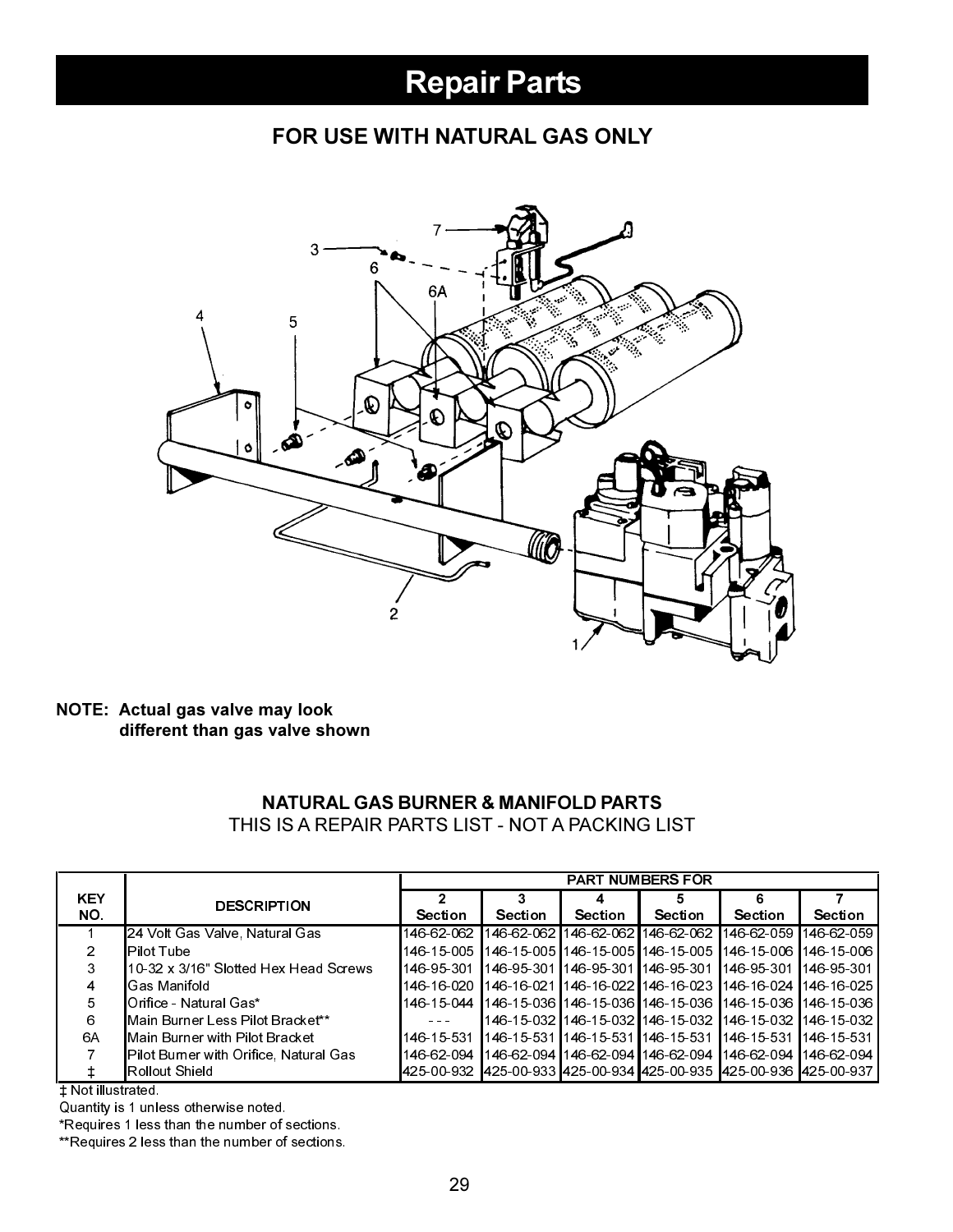

|                | <b>DESCRIPTION</b>                 | <b>PART NUMBERS FOR</b> |                  |                  |                  |                  |                  |  |  |
|----------------|------------------------------------|-------------------------|------------------|------------------|------------------|------------------|------------------|--|--|
| <b>KEY</b>     |                                    | 2 SECTION               | <b>3 SECTION</b> | <b>4 SECTION</b> | <b>5 SECTION</b> | <b>6 SECTION</b> | <b>7 SECTION</b> |  |  |
|                | Jacket, Right Side Panel           | 730-00-1050             | 730-00-1050      | 730-00-1050      | 730-00-1050      | 730-00-1050      | 730-00-1050      |  |  |
| $\overline{2}$ | <b>Blower Cover Plate</b>          | 730-00-1170             | 730 00 1170      | 730-00-1170      | 730-00-1170      | 730-00-1170      | 730-00-1170      |  |  |
| 3              | Rating Plate                       | 146-80-005              | 146-80-005       | 146-80-005       | 146-80-005       | 146-80-005       | 146-80-005       |  |  |
| 4              | Jacket Tie Bar                     | 425-01-494              | 425-01-495       | 425 01 496       | 425 01 497       | 425 01 498       | 425 01 499       |  |  |
| 5              | <b>Boiler Base</b>                 | 425 01 733              | 425 01 734       | 425 01 735       | 425 01 736       | 425 01 737       | 425 01 738       |  |  |
| 6              | Insulation, Base Side (2 Required) | 146-14-020              | 146-14-020       | 146-14-020       | 146-14-020       | 146-14-020       | 146-14-020       |  |  |
| 6              | Insulation, Base Front             | 146-14-112              | 146-14-113       | 146-14-114       | 146-14-115       | 146-14-116       | 146-14-117       |  |  |
| 6              | Insulation, Base Rear              | 146-14-122              | 146-14-123       | 146 14 124       | 146 14 125       | 146-14-126       | 146-14-127       |  |  |
|                | Nipple, Boiler                     | 433 01 976              | 433-01-976       | 433 01 976       | 433 01 976       | 433 01 976       | 433 01 976       |  |  |
| 8              | Jacket, Left Side Panel            | 730-00-1040             | 730-00-1040      | 730-00-1040      | 730-00-1040      | 730-00-1040      | 730-00-1040      |  |  |
| 9              | Jacket, Front Panel                | 730-00-1032             | 730 00 1033      | 730-00-1034      | 730-00-1035      | 730-00-1036      | 730-00-1037      |  |  |
| 10             | 1/4" Tie Rod. (2 Regired)          | 146-05-008              | 146-05-002       | 146-05-002       | 146-05-051       | 146-05-053       | 146-05-005       |  |  |
| 11             | Nut & Washer                       | 146 95 041              | 146 95 041       | 146-95-041       | 146 95 041       | 146-95-041       | 146-95-041       |  |  |
| 12             | Section, Left End                  | 410-01-019              | 410-01-019       | 410-01-019       | 410-01-019       | 410-01-019       | 410-01-019       |  |  |
| 13             | Section, Intermediate              |                         | 410-01-018       | 410-01-018       | 410-01-018       | 410 01 018       | 410 01 018       |  |  |
| 14             | Jacket Top Panel                   | 730-00-1012             | 730 00 1013      | 730-00-1014      | 730-00-1015      | 730-00-1016      | 730-00-1017      |  |  |
| 15             | Cleanout Plate(s)                  | 425 01 539              | 425 01 540       | 425 01 541       | 425 01 542       | 425-01-540       | 425 01 541       |  |  |
|                |                                    |                         |                  |                  |                  | 425 01 541       |                  |  |  |
| 16             | Flue Collector                     | 730-00-3002             | 730 00 3003      | 730 00 3004      | 730-00-3005      | 730-00-3006      | 730-00-3007      |  |  |
| 17             | Section, Right End                 | 410-01-017              | 410-01-017       | 410-01-017       | 410-01-017       | 410 01 017       | 410 01 017       |  |  |
| 18             | Jacket, Back Panel                 | 730-00-1022             | 730-00-1023      | 730-00-1024      | 730-00-1025      | 730-00-1026      | 730-00-1027      |  |  |
| $\ddagger$     | Jacket <sub>, Complete</sub>       | 730-00-1002             | 730-00-1003      | 730-00-1004      | 730-00-1005      | 730-00-1006      | 730-00-1007      |  |  |
| 19             | #10 x 1/2 Sheet Metal Screw        | 146 95 074              | 146-95-074       | 146 95 074       | 146-95-074       | 146 95 074       | 146 95 074       |  |  |
| ŧ              | Block Assembly (7,10,11,12,13,17)) | 410-01-212              | 410-01-312       | 410-01-42        | 410 01 512       | 410-01-612       | 410 01 712       |  |  |
|                | Combustable Floor Plate            | 146-14-031              | 146-14-031       | 146-14-031       | 146-14-031       | 146-14-032       | 146 14 032       |  |  |

**t Not illustrated**